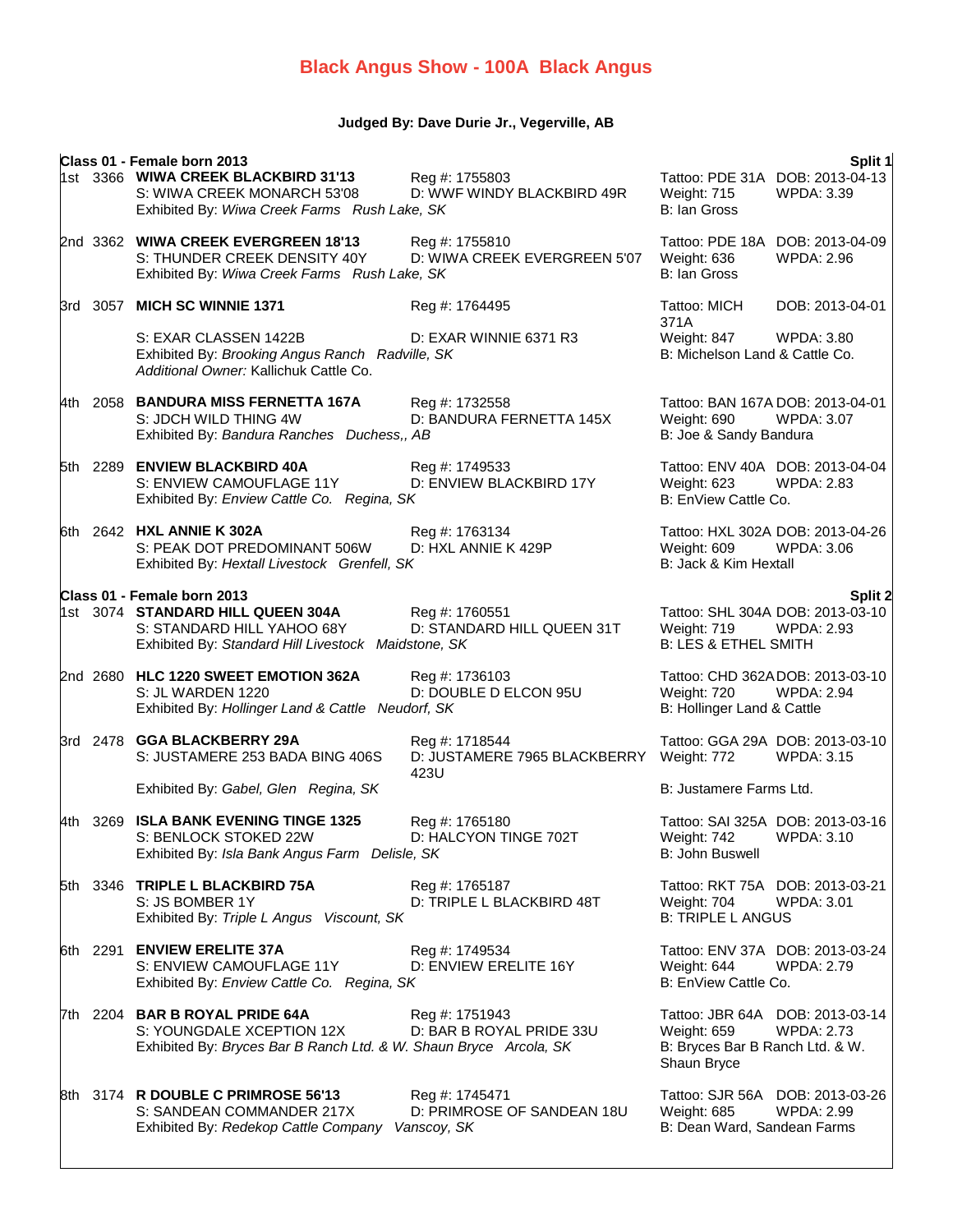|  | 9th 2201 BAR B ERICA 63A<br>S: YOUNGDALE XCEPTION 12X<br>Exhibited By: Bryces Bar B Ranch Ltd. & W. Shaun Bryce Arcola, SK                                                | Reg #: 1751940<br>D: BAR B ERICA 7T          | Weight: 698<br><b>B: BRYCES BAR RANCH LTD&amp;W</b><br><b>SHAUN BRYCE</b> | Tattoo: JBR 63A DOB: 2013-03-13<br><b>WPDA: 2.88</b>  |
|--|---------------------------------------------------------------------------------------------------------------------------------------------------------------------------|----------------------------------------------|---------------------------------------------------------------------------|-------------------------------------------------------|
|  | 3364 WIWA CREEK TILDA 302'13<br>S: SAV 707 RITO 9969<br>Exhibited By: Wiwa Creek Farms Rush Lake, SK                                                                      | Reg #: 1757660<br>D: WIWA CREEK TILDA 803'08 | Weight: 665<br>B: Jonathan Thomason                                       | Tattoo: JT 302A DOB: 2013-03-10<br><b>WPDA: 2.71</b>  |
|  | Class 01 - Female born 2013                                                                                                                                               |                                              |                                                                           | Split 3                                               |
|  | 1st 2502 <b>SIX MILE LADY OF SIX 735A</b>                                                                                                                                 | Reg #: 1736810                               | Tattoo: SIXM<br>735A                                                      | DOB: 2013-03-08                                       |
|  | S: CONNEALY COMPLETE 8454<br>Exhibited By: Six Mile Ranch Ltd. Fir Mountain, SK                                                                                           | D: LADY OF PEAKDOT 459S                      | Weight: 774<br>B: Six Mile Ranch                                          | WPDA: 3.13                                            |
|  | 2nd 2017 ANDERSON PRIDE 1377                                                                                                                                              | Reg #: 1766114                               | Tattoo: GEOF<br>377A                                                      | DOB: 2013-03-02                                       |
|  | S: BCAR RIGHT TIME 0161<br>Exhibited By: Anderson Cattle Bethune, SK                                                                                                      | D: ANDESON PRIDE 1171                        | Weight: 731 WPDA: 2.89<br>B: Anderson Cattle Co.                          |                                                       |
|  | 3rd 2678 BAR-H CORA 32A<br>S: S TITLEST 1145<br>Exhibited By: Bar-H Land & Cattle Co. Langenburg, SK                                                                      | Reg #: 1732366<br>D: BH ROLLETTE 34T         | Weight: 820 WPDA: 3.32<br>B: BAR-H LAND & CATTLE CO.                      | Tattoo: AHPC 32ADOB: 2013-03-09                       |
|  | 4th 2728 CCCJ TIBBIE 36A<br>S: MVF PIONEER 95X<br>Exhibited By: Jackson, Chance Sedley, SK                                                                                | Reg #: 1725239<br>D: MVF TIBBIE 179W         | Weight: 766 WPDA: 3.10<br>B: Chance Jackson                               | Tattoo: CCCJ 36A DOB: 2013-03-08                      |
|  | 5th 2290 ENVIEW BLACKBIRD 34A<br>S: ENVIEW CAMOUFLAGE 11Y<br>Exhibited By: Enview Cattle Co. Regina, SK                                                                   | Reg #: 1749536<br>D: ENVIEW BLACKBIRD 15Y    | Weight: 741<br>B: EnView Cattle Co.                                       | Tattoo: ENV 34A DOB: 2013-03-05<br>WPDA: 2.96         |
|  | 3267 ISLA BANK SUSAN 1313<br>S: HF ALASKAN 94T<br>Exhibited By: Isla Bank Angus Farm Delisle, SK                                                                          | Reg #: 1763234<br>D: HALCYON SUSAN 708T      | Weight: 782<br>B: John Buswell                                            | Tattoo: SAI 313A DOB: 2013-03-05<br>WPDA: 3.13        |
|  | Class 01 - Female born 2013                                                                                                                                               |                                              |                                                                           | Split 4                                               |
|  | 1st 2019 ANDERSON LUCY 1373                                                                                                                                               | Reg #: 1766113                               | Tattoo: GEOF<br>373A                                                      | DOB: 2013-02-24                                       |
|  | S: WILBER EASTWOOD 200X<br>Exhibited By: Anderson Cattle Bethune, SK                                                                                                      | D: PRIME TIME'S 33G LUCY 515                 | Weight: 800 WPDA: 3.09<br>B: Anderson Cattle Co.                          |                                                       |
|  | 2nd 2414 DFCC 205 ADDISON 95A<br>S: BELVIN TRES MARIAS PATRON 205 D: MJT ESSOTERIC BLACKBIRD 600TWeight: 763 WPDA: 2.96<br>Exhibited By: Double F Cattle Co. Parkside, SK | Reg #: 1722609                               | B: Mick & Debbie Trefick & MJT<br>Cattle Co.                              | Tattoo: DFCC 95ADOB: 2013-02-25                       |
|  | Additional Owner: Nielson Land & Cattle Co.                                                                                                                               |                                              |                                                                           |                                                       |
|  | 3rd 2831 REMITALL F JEMINA 172A<br>S: REMITALL F ODYSSEY 67X<br>Exhibited By: Remitall Farms Inc. Olds, AB                                                                | Reg #: 1727266<br>D: LLB JEMINA 422T         | Weight: 776<br><b>B: Remitall Farms</b>                                   | Tattoo: GR 172A DOB: 2013-02-23<br><b>WPDA: 2.97</b>  |
|  | 4th 2915 <b>BAR-E-L BIRDIE 91A</b><br>S: SOUTHLAND THRILLER 83X<br>Exhibited By: BAR-E-L Angus Stettler, AB                                                               | Reg #: 1745493<br>D: BAR-E-L BIRDIE 144U     | Weight: 763<br>B: David & Lynne Longshore                                 | Tattoo: YHB 91A DOB: 2013-02-23<br><b>WPDA: 2.92</b>  |
|  | 6th 2302 S7R RUBY 58A<br>S: EXAR UPSHOT 0562B<br>Exhibited By: Section 7 Ranch Rocanville, SK                                                                             | Reg #: 1737478<br>D: CRESCENT CREEK RUBY 10W | Weight: 840<br>B: Secton 7 Ranch                                          | Tattoo: AKX 58A DOB: 2013-02-21<br><b>WPDA: 3.21</b>  |
|  | 7th 2898 MERIT FLORA 3108<br>S: MERIT 77X<br>Exhibited By: Merit Cattle Co. Radville, SK                                                                                  | Reg #: 1745931<br>D: MERIT FLORA 6081        | Weight: 767<br>B: Trent & Janelle Liebreich - Merit<br>Cattle Co.         | Tattoo: TJL 3108ADOB: 2013-02-23<br><b>WPDA: 2.95</b> |
|  | 7th 2885 20/20 BLACKCAP 41A<br>S: SCC TIGER 15X<br>Exhibited By: 20/20 Angus Paynton, SK                                                                                  | Reg #: 1718155<br>D: 20/20 BLACKCAP 6W       | Weight: 846<br>B: Owen & Bernadette Legaarden                             | Tattoo: BOLD 41ADOB: 2013-02-20<br><b>WPDA: 3.22</b>  |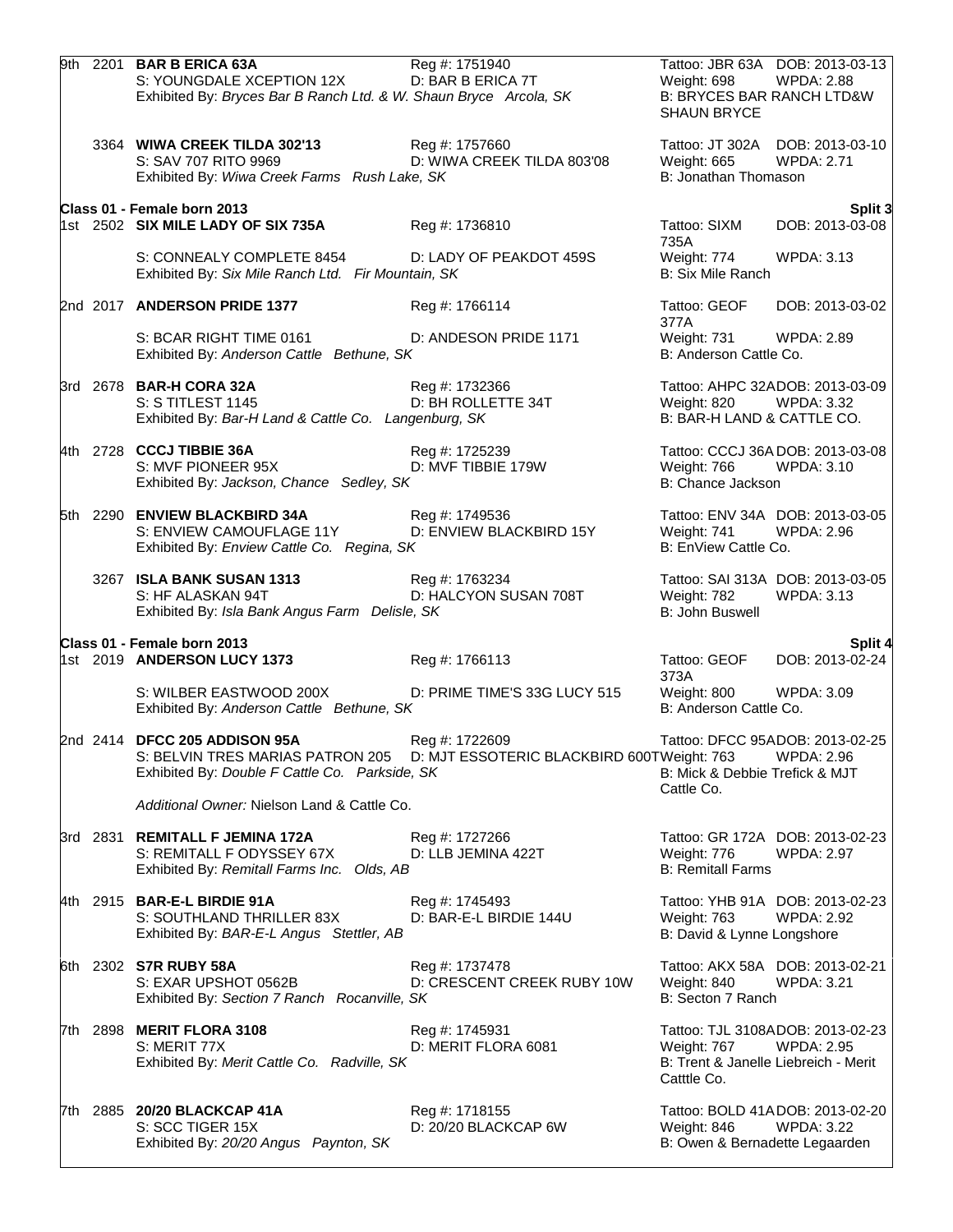|  | 8th 2479 GGA EOTA 24A<br>S: EXAR UPSHOT 0562B<br>Exhibited By: Gabel, Glen Regina, SK                                                                         | Reg #: 1718774<br>D: EXAR EOTA 9902             | Weight: 802<br>B: Express Angus Ranches                              | Tattoo: GGA 24A DOB: 2013-02-21<br><b>WPDA: 3.06</b>  |
|--|---------------------------------------------------------------------------------------------------------------------------------------------------------------|-------------------------------------------------|----------------------------------------------------------------------|-------------------------------------------------------|
|  | Class 01 - Female born 2013                                                                                                                                   |                                                 |                                                                      | Split 5                                               |
|  | 1st 3063 BAR-E-L ERICA 74A<br>S: BAR-E-L NATURAL LAW 52Y<br>Exhibited By: Brooking Angus Ranch Radville, SK<br>Additional Owner: Blairs.Ag Cattle Co.         | Reg #: 1745491<br>D: HF ERICA 339T              | Weight: 864<br>B: David & Lynne Longshore                            | Tattoo: YHB 74A DOB: 2013-02-19<br><b>WPDA: 3.27</b>  |
|  | 2nd 3058 BROOKING PRIDE BEAUTY 347<br>S: SITZ RIGHT ANSWER 506Y<br>Exhibited By: Brooking Angus Ranch Radville, SK<br><b>Additional Owner: Matt Bischbeck</b> | Reg #: 1765292<br>D: SOO LINE PRIDE BEAUTY 1073 | Weight: 894<br>B: Brooking Angus Ranch                               | Tattoo: JSTN 47A DOB: 2013-02-17<br><b>WPDA: 3.36</b> |
|  | 3rd 3365 WIWA CREEK BLACKBIRD 88'13<br>S: SOO LINE MOTIVE 9016<br>Exhibited By: Wiwa Creek Farms Rush Lake, SK                                                | Reg #: 1728800<br>D: WIWA CREEK BLACKBIRD 85'08 | Weight: 828<br>B: Ian Gross                                          | Tattoo: PDE 88A DOB: 2013-02-12<br><b>WPDA: 3.06</b>  |
|  | 4th 3497 WRIGHTS 204 SANDRA 32A                                                                                                                               | Reg #: 1760423                                  | Tattoo: JONW<br>32A                                                  | DOB: 2013-02-11                                       |
|  | S: HF INSIGNIA 204A<br>Exhibited By: Wright Livestock Meskanaw, SK                                                                                            | D: DM SANDRA 23S                                | Weight: 820<br>B: Jon Wright                                         | <b>WPDA: 3.01</b>                                     |
|  | 5th 2497 SIX MILE LASSIE 517A                                                                                                                                 | Reg #: 1736825                                  | Tattoo: SIXM<br>517A                                                 | DOB: 2013-02-13                                       |
|  | S: CONNEALY COMPLETE 8454<br>Exhibited By: Six Mile Ranch Ltd. Fir Mountain, SK                                                                               | D: LASSIE OF PEAK DOT 703T                      | Weight: 822<br>B: Six Mile Ranch                                     | <b>WPDA: 3.04</b>                                     |
|  | 6th 3495 WRIGHTS 1720 MATILDA 34A                                                                                                                             | Reg #: 1760424                                  | Tattoo: JONW<br>34A                                                  | DOB: 2013-02-14                                       |
|  | S: EXAR FIRST CLASS 1720B<br>Exhibited By: Wright Livestock Meskanaw, SK                                                                                      | D: DM MATILDA 50S                               | Weight: 839<br>B: Jon Wright                                         | <b>WPDA: 3.12</b>                                     |
|  | 7th 2769 CLAY HI LIFE 28A<br>S: PEAK DOT PREDOMINANT 1071<br>Exhibited By: Clay Enterprises Wapella, SK                                                       | Reg #: 1758480<br>D: MVF HI LIFE 19T            | Weight: 750<br><b>B: Clay Enterprises</b>                            | Tattoo: CLAY 28A DOB: 2013-02-11<br><b>WPDA: 2.76</b> |
|  | 8th 2199 BAR B FAIRY 32A<br>S: PVF ALL PAYDAY 729<br>Exhibited By: Bryces Bar B Ranch Ltd. & W. Shaun Bryce Arcola, SK                                        | Reg #: 1751928<br>D: BAR B FAIRY 42M            | Weight: 884<br>B: Bryces Bar B Ranch Ltd. &W.<br>Shaun Bryce         | Tattoo: JBR 32A DOB: 2013-02-19<br><b>WPDA: 3.35</b>  |
|  | Class 01 - Female born 2013                                                                                                                                   |                                                 |                                                                      | Split 6                                               |
|  | 1st 2888 20/20 ANNIE K 22A<br>S: SOUTHLAND FREE RIDE 68R<br>Exhibited By: 20/20 Angus Paynton, SK                                                             | Reg #: 1718142<br>D: 20/20 ANNIE K 44U          | Weight: 809<br>B: CHANTZ LEGAARDEN, 20/20<br><b>ANGUS</b>            | Tattoo: CFLD 22A DOB: 2013-02-08<br><b>WPDA: 2.94</b> |
|  | 2nd 2200 BAR B ROYAL PRIDE 12A<br>S: SAV 707 RITO 9969<br>Exhibited By: Bryces Bar B Ranch Ltd. & W. Shaun Bryce Arcola, SK                                   | Reg #: 1751921<br>D: BAR B ROYAL PRIDE 32U      | <b>Weight: 855</b><br>B: Bryces Bar B Ranch Ltd. & W.<br>Shaun Bryce | Tattoo: JBR 12A DOB: 2013-02-10<br>WPDA: 3.13         |
|  | 3rd 3098 N7'S BLACKWOOD LADY 30A<br>S: TOKACH UPDATE 9009<br>Exhibited By: N7 Stock Farm Douglas, MB                                                          | Reg #: 1737992<br>D: N7'S BLACKWOOD LADY 115T   | Weight: 786<br>B: N7 Stock Farm                                      | Tattoo: NGW 30A DOB: 2013-02-07<br><b>WPDA: 2.85</b>  |
|  | 4th 2911 LOCK APPLAUSE 36A<br>S: LLB 44U BLACKMAN 203Y<br>Exhibited By: Lock Farms Ltd. Macklin, SK                                                           | Reg #: 1761561<br>D: EGGEN HEADS UP MS 141T     | Weight: 822<br><b>B: JONATHAN LOCK</b>                               | Tattoo: JOLO 36A DOB: 2013-02-07<br>WPDA: 2.98        |
|  | 5th 2124 TSN PRIDE 107A<br>S: SAV BEST INTEREST 0136<br>Exhibited By: TSN Livestock Brandon, MB                                                               | Reg #: 1740239<br>D: SCC PRIDE 63U              | Weight: 801<br>B: Soo Line Cattle Co.                                | Tattoo: TSN 107A DOB: 2013-02-10<br>WPDA: 2.93        |
|  | 6th 2764 KEYS BLACK LADY 29A<br>S: HILOW NEW ELIXIR 6X<br>Exhibited By: 4K Angus Earl Grey, SK                                                                | Reg #: 1760731<br>D: BELL BLACK LADY 29Y        | Weight: 672<br><b>B: TIM KEYS</b>                                    | Tattoo: KEYS 29A DOB: 2013-02-10<br>WPDA: 2.46        |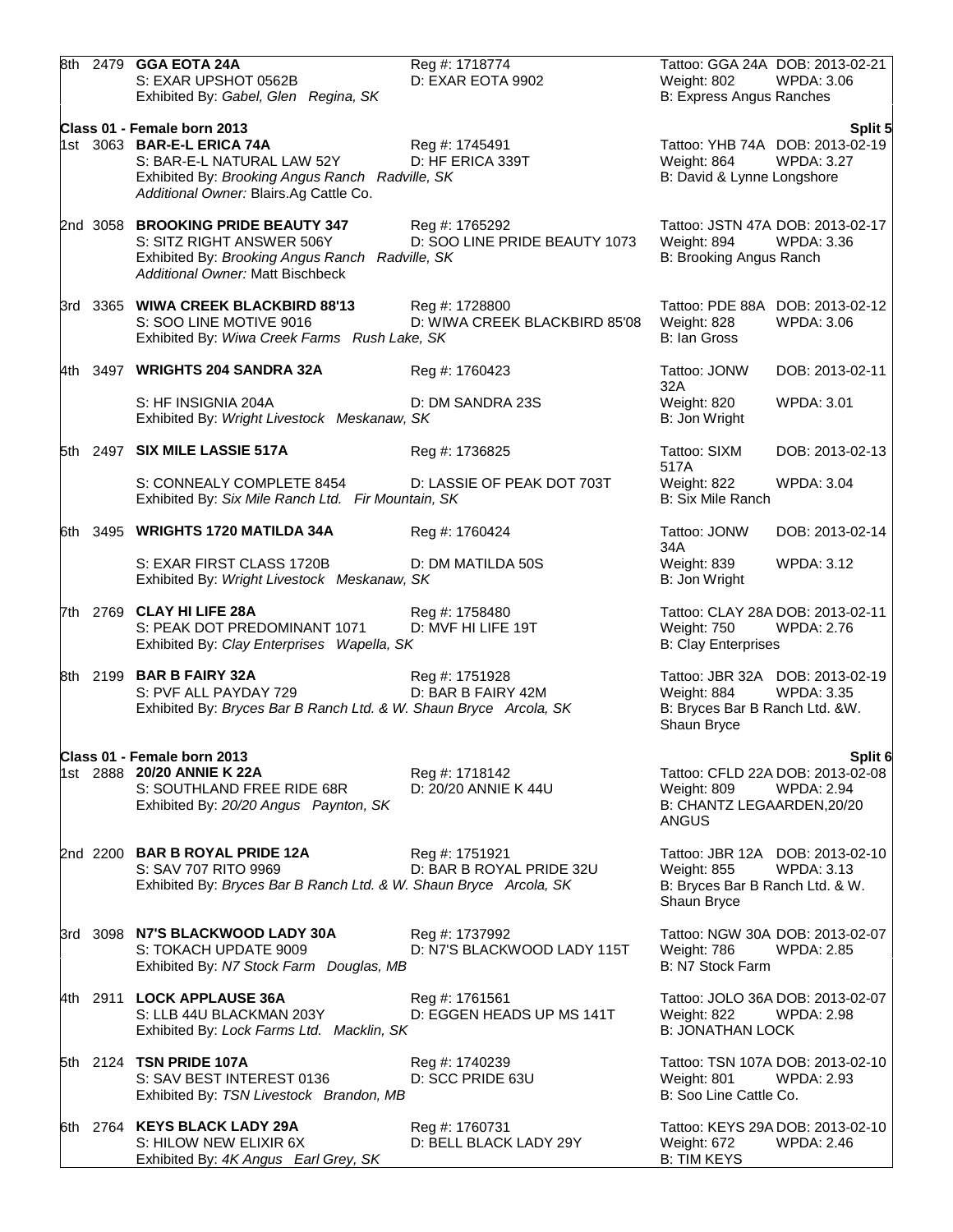|  | 2067 PM ELINE 39'13<br>S: BELVIN TRES MARIAS PATRON 205 D: SEALIN CREEK ELINE 3Y                                                                | Reg #: 1734177                                  | Weight: 708                               | Tattoo: FIRE 39A DOB: 2013-02-08<br><b>WPDA: 2.56</b> |
|--|-------------------------------------------------------------------------------------------------------------------------------------------------|-------------------------------------------------|-------------------------------------------|-------------------------------------------------------|
|  | Exhibited By: Poplar Meadows Angus Houston, BC                                                                                                  |                                                 | B: Tanya Belsham                          |                                                       |
|  | Class 01 - Female born 2013                                                                                                                     |                                                 |                                           | Split 7                                               |
|  | 1st 2057 BANDURA MISS IDELETTE 74A<br>S: JUSTAMERE 406S PANAMAJACK<br>336U                                                                      | Reg #: 1755492<br>D: BANDURA IDELETTE 31X       | Weight: 801                               | Tattoo: BAN 74A DOB: 2013-02-04<br><b>WPDA: 2.85</b>  |
|  | Exhibited By: Bandura Ranches Duchess,, AB                                                                                                      |                                                 | B: Joe & Sandy Bandura                    |                                                       |
|  | 2nd 2687 HLC 1220 ELECTRA 282A<br>S: JL WARDEN 1220<br>Exhibited By: Hollinger Land & Cattle Neudorf, SK                                        | Reg #: 1735960<br>D: DOUBLE D COSSETTE 31S      | Weight: 870<br>B: Hollinger Land & Cattle | Tattoo: CHD 282ADOB: 2013-02-02<br>WPDA: 3.10         |
|  | 3rd 2379 DWAJO COUNTESS 59A<br>S: JL UPWARD 1181<br>Exhibited By: DWAJO ANGUS CAMPCREEK, AB                                                     | Reg #: 1742778<br>D: DWAJO COUNTESS 44X         | Weight: 858<br><b>B: DWAYNE EMERY</b>     | Tattoo: DJE 59A DOB: 2013-02-02<br><b>WPDA: 3.03</b>  |
|  | 4th 2765 KEYS EUGENIE ERICA 53A<br>S: HILOW NEW ELIXIR 6X<br>Exhibited By: 4K Angus Earl Grey, SK                                               | Reg #: 1760730<br>D: BELL EUGENIE ERICA 53Y     | Weight: 735<br><b>B: TIM KEYS</b>         | Tattoo: KEYS 53A DOB: 2013-02-01<br>WPDA: 2.61        |
|  | 5th 2710 HI LOW ROSEBUD 7A<br>S: SAV PIONEER 7301<br>Exhibited By: Hi Low Angus Lumsden, SK<br>Additional Owner: Lindsay Curtis                 | Reg #: 1757607<br>D: HI LOW ROSEBUD 4Y          | Weight: 778<br>B: Dan T. Howell           | Tattoo: HTD 7A DOB: 2013-02-03<br><b>WPDA: 2.78</b>   |
|  | 6th 3244 J SQUARE S DINTER PRIDE 322A<br>S: SAV BEST INTEREST 0136<br>Exhibited By: J Square S Angus Grayson, SK                                | Reg #: 1749539<br>D: SOO LINE DINTER PRIDE 1078 | Weight: 730<br>B: Soo Line Cattle Co.     | Tattoo: SIES 322ADOB: 2013-02-01<br>WPDA: 2.59        |
|  | 2460 FREYBURN ERICA 137A<br>S: S A V 004 DENSITY 4336<br>Exhibited By: Freyburn Angus Farms Oxbow, SK                                           | Reg #: 1750613<br>D: GERLEI ERICA 68T           | Weight: 654<br>B: Gerlei Angus            | Tattoo: ZGO 137ADOB: 2013-02-04<br><b>WPDA: 2.34</b>  |
|  | 2137 BLAIR'S BONNY 207A<br>S: HF PROWLER 43U<br>Exhibited By: Blairs. Ag Cattle Co. Lanigan, SK                                                 | Reg #: 1760317<br>D: DWAJO BONNY 51T            | Weight: 877<br>B: BLAIR'S.AG CATTLE CO.   | Tattoo: BBC 207A DOB: 2013-02-01<br>WPDA: 3.11        |
|  | Class 01 - Female born 2013                                                                                                                     |                                                 |                                           | Split 8                                               |
|  | 1st 3056 BROOKING BEAUTY 330<br>S: S A V HARVESTOR 0338<br>Exhibited By: Brooking Angus Ranch Radville, SK<br>Additional Owner: Vos Vegas Farms | Reg #: 1762745<br>D: TLA BEAUTY 6R              | Weight: 958<br>B: Brooking Angus Ranch    | Tattoo: JSTN 30A DOB: 2013-01-30<br>WPDA: 3.37        |
|  | 2nd 2013 ANDERSON LADY 1306                                                                                                                     | Reg #: 1766259                                  | Tattoo: GEOF<br>306A                      | DOB: 2013-01-28                                       |
|  | S: SOO LINE MOTIVE 9016<br>Exhibited By: Anderson Cattle Bethune, SK                                                                            | D: SOO LINE LADY 420W                           | Weight: 844<br><b>B: Anderson Cattle</b>  | <b>WPDA: 2.95</b>                                     |
|  | 3rd 2597 HF PRIDE 155A                                                                                                                          | Reg #: 1753693                                  | Tattoo: HAMI<br>155A                      | DOB: 2013-01-28                                       |
|  | S: HF REBEL 53Y<br>Exhibited By: Hamilton Farms Cochrane, AB                                                                                    | D: 2HR PRIDE 84R                                | Weight: 847<br><b>B: Hamilton Farms</b>   | <b>WPDA: 2.95</b>                                     |
|  | 4th 3287 SCC LADY BLOSSOM 25A<br>S: STYLES UPGRADE J59<br>Exhibited By: Stewart Cattle Co. Russell, MB                                          | Reg #: 1726567<br>D: SCC LADY BLOSSOM 1R        | Weight: 973<br>B: Stewart Cattle Co.      | Tattoo: BDS 25A DOB: 2013-01-28<br><b>WPDA: 3.40</b>  |
|  | 5th 2383 DWAJO GAMMER 46A<br>S: YOUNG DALE YOUN GUN 67Y<br>Exhibited By: DWAJO ANGUS CAMPCREEK, AB                                              | Reg #: 1742768<br>D: DWAJO GAMMER 65W           | Weight: 989<br><b>B: DWAYNE EMERY</b>     | Tattoo: DJE 46A DOB: 2013-01-29<br><b>WPDA: 3.45</b>  |
|  | 6th 2684 HLC 1220 SILHOETTE 279A<br>S: JL WARDEN 1220<br>Exhibited By: Hollinger Land & Cattle Neudorf, SK                                      | Reg #: 1735932<br>D: HLC BLACKWOOD 47P          | Weight: 836<br>B: Hollinger Land & Cattle | Tattoo: CHD279A DOB: 2013-01-28<br><b>WPDA: 2.92</b>  |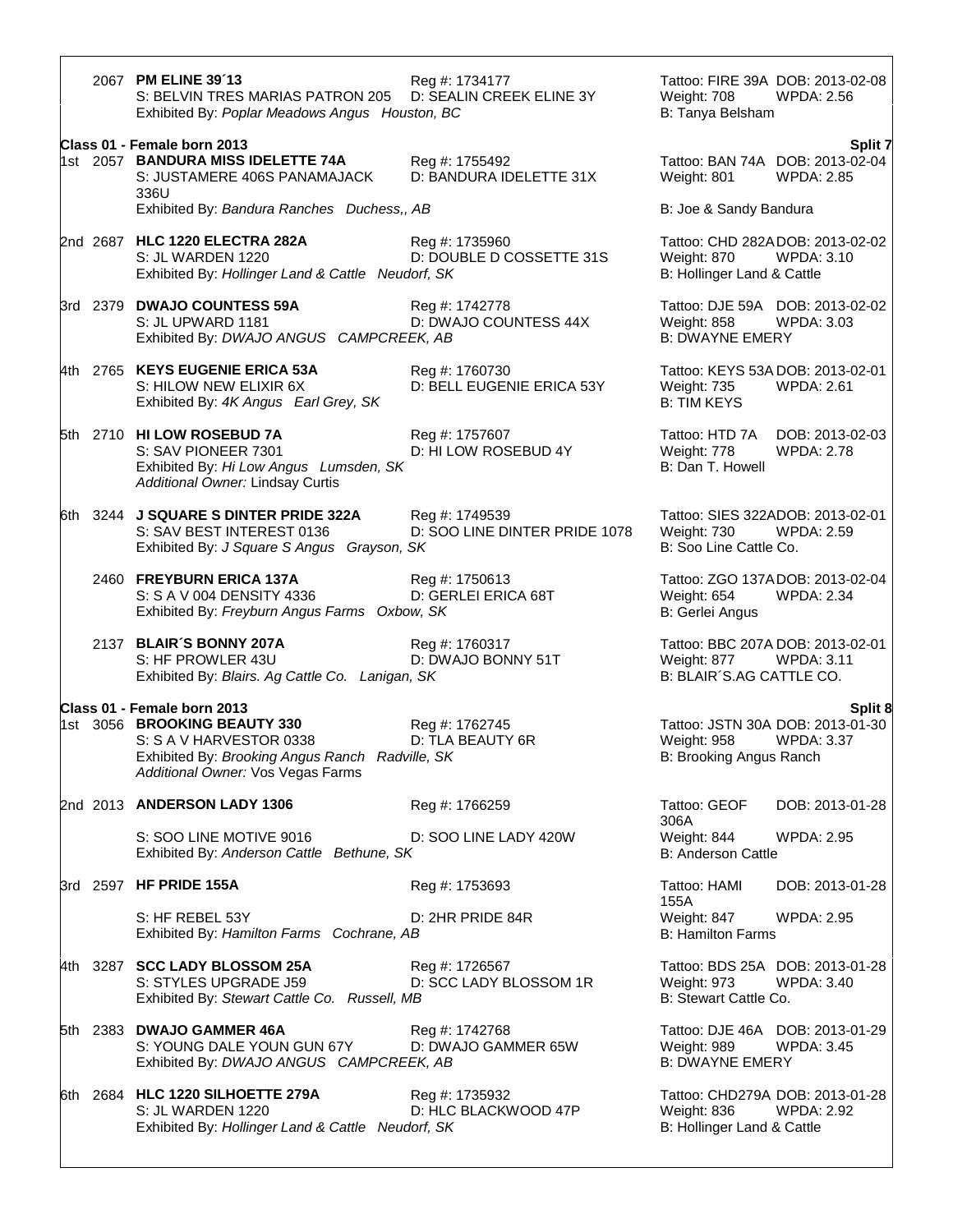|  | 7th 2327 NU-HORIZON DUCHESS 313A<br>Reg #: 1719042<br>S: BC LOOKOUT 7024<br>D: NU HORIZON 134Y<br>Exhibited By: Nu-Horizon Angus Lipton, SK                                                                   | Tattoo: TK 313A DOB: 2013-01-30<br><b>WPDA: 2.61</b><br>Weight: 741<br>B: Nu-Horizon Angus                                |
|--|---------------------------------------------------------------------------------------------------------------------------------------------------------------------------------------------------------------|---------------------------------------------------------------------------------------------------------------------------|
|  | Reg #: 1751919<br>2203 BAR B PRIDE 3A<br>S: YOUNGDALE XCEPTION 12X<br>D: BAR B PRIDE 41U<br>Exhibited By: Bryces Bar B Ranch Ltd. & W. Shaun Bryce Arcola, SK                                                 | Tattoo: JBR 3A<br>DOB: 2013-01-30<br>Weight: 905<br><b>WPDA: 3.19</b><br>B: Bryces Bar B Ranch Ltd. & W.<br>Shaun Bryce   |
|  | 2202 BAR B RUBY LOU 5A<br>Reg #: 1751918<br>D: BAR B RUBY LOU 2X<br>S: YOUNGDALE XCEPTION 12X<br>Exhibited By: Bryces Bar B Ranch Ltd. & W. Shaun Bryce Arcola, SK                                            | Tattoo: JBR 5A DOB: 2013-01-30<br><b>WPDA: 3.08</b><br>Weight: 874<br>B: Bryces Bar B Ranch Ltd. & W.<br>Shaun Bryce      |
|  | Class 01 - Female born 2013                                                                                                                                                                                   | Split 9                                                                                                                   |
|  | 1st 2731 CCCJ ROSEBUD 8A<br>Reg #: 1725233<br>D: SOO LINE ROSEBUD 0013<br>S: SAV BRANDNAME 9115<br>Exhibited By: Jackson, Chance Sedley, SK                                                                   | Tattoo: CCCJ 8A DOB: 2013-01-25<br>Weight: 895<br><b>WPDA: 3.10</b><br>B: Chance Jackson                                  |
|  | 2nd 2135 BLAIR'S ERICA 201A<br>Reg #: 1764949<br>S: SIRE: MCATL REACHOUT 150-1746<br>D: SOO LINE ERICA 8334<br>Exhibited By: Blairs. Ag Cattle Co. Lanigan, SK                                                | Tattoo: BBC 201A DOB: 2013-01-25<br><b>WPDA: 3.05</b><br>Weight: 882<br>B: Soo Line Cattle Co.                            |
|  | 3rd 2575 HALL'S DUCHESS 328A<br>Reg #: 1745077<br>D: PHP DUCHESS 128U<br>S: JUSTAMERE 253 BADA BING 406<br>Exhibited By: Hall's Cattle Co. Craven, SK                                                         | Tattoo: BPH 328A DOB: 2013-01-25<br><b>WPDA: 2.99</b><br>Weight: 863<br>B: Barry, Patty, Megan & Justin Hall              |
|  | 4th 2074 PM BLACK LADY 4'13<br>Reg #: 1734161<br>S: SOO LINE MOTIVE 9016<br>D: SOO LINE BLACK LADY 1065<br>Exhibited By: Poplar Meadows Angus Houston, BC                                                     | Tattoo: FIRE 4A DOB: 2013-01-25<br><b>WPDA: 2.90</b><br>Weight: 845<br>B: Soo Line Cattle Co                              |
|  | 5th 2313 HARVEST BLACKBIRD JO JO 13A<br>Reg #: 1723932<br>S: LEACHMAN SAUGAHATCHEE 3000C<br>D: HF BLACKBIRD 145P<br>Exhibited By: Harvest Angus Prince George, BC                                             | Tattoo: HARV 13ADOB: 2013-01-25<br>Weight: 824<br><b>WPDA: 2.83</b><br><b>B: Harvest Angus</b>                            |
|  | 6th 2681 HLC 1220 ECLIPSE 276A<br>Reg #: 1736100<br>D: DOUBLE D ROSEBUD 22U<br>S: JL WARDEN 1220<br>Exhibited By: Hollinger Land & Cattle Neudorf, SK                                                         | Tattoo: CHD 276ADOB: 2013-01-26<br>Weight: 796<br><b>WPDA: 2.76</b><br>B: Hollinger Land & Cattle                         |
|  | 7th 3069 STANDARD HILL BEBE 491A<br>Reg #: 1760559<br>D: STANDARD HILL BLACKBIRD 16S Weight: 839<br>S: STANDARD HILL YAHOO 68Y<br>Exhibited By: Standard Hill Livestock Maidstone, SK                         | Tattoo: SHL 491A DOB: 2013-01-27<br><b>WPDA: 2.92</b><br><b>B: ROXANNE E SMITH</b>                                        |
|  | 2366 EASTONDALE RUBY 9'13<br>Reg #: 1757933<br>D: EASTONDALE RUBY 5'11<br>S: COLE CREEK BLACK CEDAR 46P<br>Exhibited By: Eastondale Angus Wawota, SK                                                          | Tattoo: VK 9A<br>DOB: 2013-01-25<br>Weight: 737<br><b>WPDA: 2.55</b><br><b>B: Dale Easton</b>                             |
|  | Class 01 - Female born 2013                                                                                                                                                                                   | Split 10                                                                                                                  |
|  | 1st 3059 BROOKING ANNIE 307<br>Reg #: 1728361<br>S: S A V 004 DENSITY 4336<br>D: WILLABAR ANNIE 137S<br>Exhibited By: Brooking Angus Ranch Radville, SK<br>Additional Owner: Schwan Angus                     | Tattoo: JSTN 7A DOB: 2013-01-19<br>Weight: 972<br><b>WPDA: 3.29</b><br>B: Brooking Angus Ranch                            |
|  | 2nd 3064 BROOKING ROYAL LASS 313<br>Reg #: 1765288<br>S: MCATL REFLECTION 120-577<br>D: WERNER ROYAL LASS 4218<br>Exhibited By: Brooking Angus Ranch Radville, SK<br>Additional Owner: Riverfront Angus Ranch | Tattoo: JSTN 13A DOB: 2013-01-21<br>Weight: 918<br>WPDA: 3.13<br>B: Soo Line Cattle Co.                                   |
|  | 3rd 2886 20/20 MISS ESSENCE 4A<br>Reg #: 1726564<br>S: SOUTHLAND FREE RIDE 68R<br>D: DMM MISS ESSENCE 99K<br>Exhibited By: 20/20 Angus Paynton, SK                                                            | Tattoo: BOLD 4A DOB: 2013-01-23<br>Weight: 910<br>WPDA: 3.13<br><b>B: OWEN &amp; BERNADETTE</b><br>LEGAARDEN, 20/20 ANGUS |
|  | 4th 2056 MISS BANDURA PRINCESS 37A<br>Reg #: 1762734<br>S: BANDURA MASTER PIECE 9X<br>D: EXAR PRINCESS 0079<br>Exhibited By: Bandura Ranches Duchess,, AB                                                     | Tattoo: BAN 37A DOB: 2013-01-24<br>Weight: 893<br><b>WPDA: 3.06</b><br>B: Joe & Sandy Bandura                             |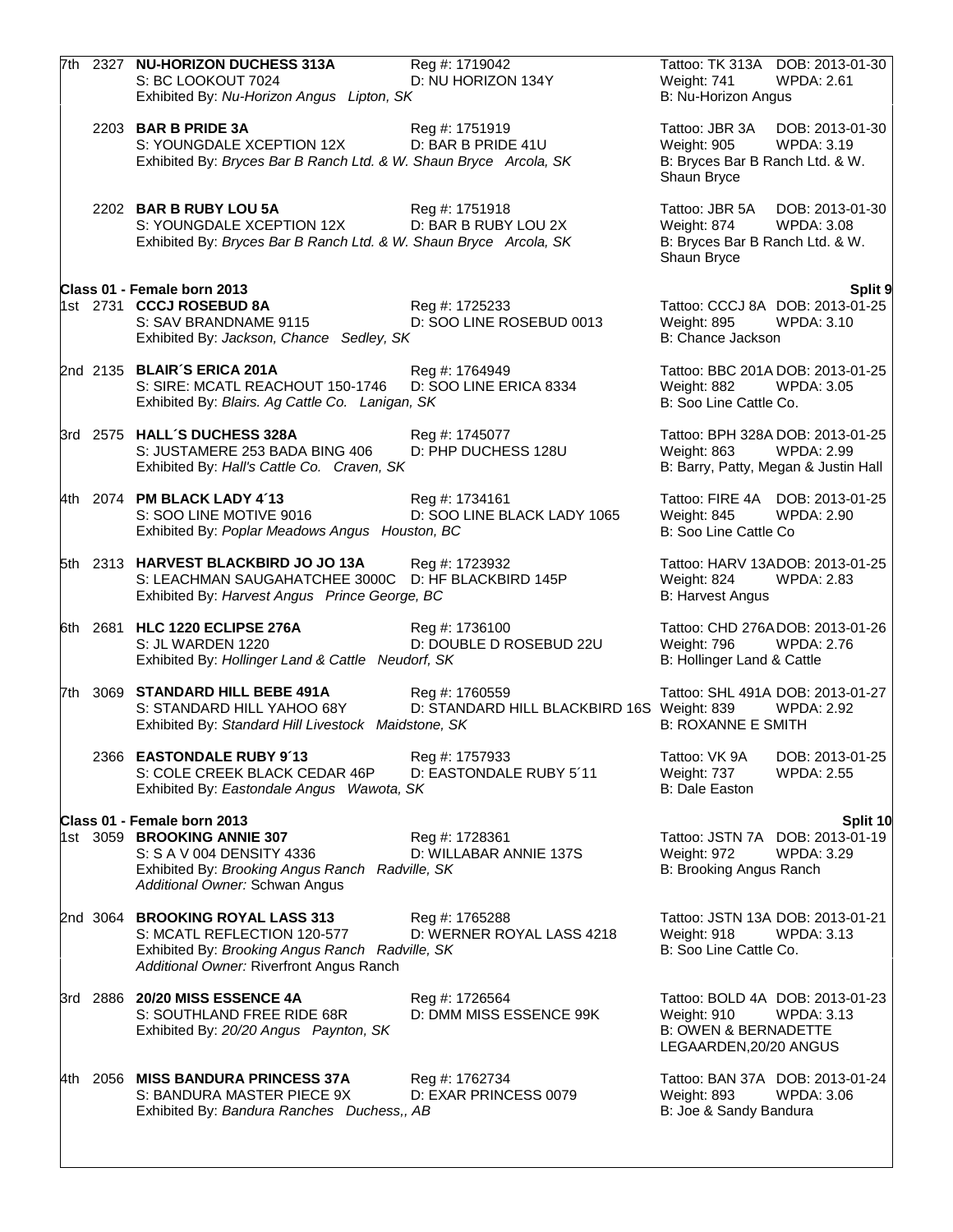|  | 5th 2601 HF EVENING TINGE 97A                                                                                   | Reg #: 1744181                              | Tattoo: HAMI 97A DOB: 2013-01-22                                             |
|--|-----------------------------------------------------------------------------------------------------------------|---------------------------------------------|------------------------------------------------------------------------------|
|  | S: HF TIGER 5T<br>Exhibited By: Hamilton Farms Cochrane, AB                                                     | D: HF EVENING TINGE 157U                    | Weight: 918<br><b>WPDA: 3.13</b><br><b>B: Hamilton Farms</b>                 |
|  | 6th 2455 JUSTAMERE 40 MISTRESS 420A                                                                             | Reg #: 1764698                              | Tattoo: AFA 420A DOB: 2013-01-21                                             |
|  | S: EXAR PAY STUB 40 5S                                                                                          | D: JUSTAMERE 253 BESSIE 937T                | <b>WPDA: 3.25</b><br>Weight: 958                                             |
|  | Exhibited By: Justamere Farms Lloydminster, SK<br>Additional Owner: Justamere Farms                             |                                             | <b>B: Justamere Farms</b>                                                    |
|  | 7th 3342 TRIPLE L BLACKCAP 5A                                                                                   | Reg #: 1761551                              | Tattoo: RKT 5A DOB: 2013-01-22                                               |
|  | S: CAPTAIN MORGAN 201X<br>Exhibited By: Triple L Angus Viscount, SK                                             | D: ELLIOTT BLACKCAP 1R                      | Weight: 864<br><b>WPDA: 2.96</b><br><b>B: TRIPLE L ANGUS</b>                 |
|  | 8th 2592 HF ROSEBUD 61A                                                                                         | Reg #: 1753711                              | Tattoo: HAMI 61A DOB: 2013-01-18                                             |
|  | S: HF REBEL 53Y                                                                                                 | D: HF ROSEBUD 98P                           | <b>WPDA: 2.90</b><br>Weight: 862<br><b>B: Hamilton Farms</b>                 |
|  | Exhibited By: Hamilton Farms Cochrane, AB                                                                       |                                             |                                                                              |
|  | Class 01 - Female born 2013<br>1st 2452 JUSTAMERE 0562B BLACKBIRD 407A Reg #: 1755727                           |                                             | Split 11<br>Tattoo: AFA 407A DOB: 2013-01-13                                 |
|  | S: EXAR UPSHOT 0562B                                                                                            | D: EXAR BLACKBIRD 630 R3                    | Weight: 838<br><b>WPDA: 2.77</b>                                             |
|  | Exhibited By: Justamere Farms Lloydminster, SK<br>Additional Owner: Justamere Farms                             |                                             | <b>B: Justamere Farms</b>                                                    |
|  | 2nd 2599 HF TIBBIE 40A                                                                                          | Reg #: 1744163                              | Tattoo: HAMI 40A DOB: 2013-01-16                                             |
|  | S: CONNEALY CONSENSUS 7229<br>Exhibited By: Hamilton Farms Cochrane, AB                                         | D: HF TIBBIE 102W                           | Weight: 896<br><b>WPDA: 3.00</b><br><b>B: Hamilton Farms</b>                 |
|  | 3rd 2324 OAV PRECIOUS 13A                                                                                       | Reg #: 1720230                              | Tattoo: 0AV13A DOB: 2013-01-17                                               |
|  | S: HF TIGER 5T<br>Exhibited By: Lakeland College Student Managed Farm Vermilion, AB                             | D: J SQUARE S PRECIOUS 11W                  | Weight: 958<br><b>WPDA: 3.23</b><br><b>B: LAKELAND COLLEGE</b>               |
|  | 4th 2471 NORTHERN VIEW RUTH 88A                                                                                 | Reg #: 1744132                              | Tattoo: FTA 88A DOB: 2013-01-15                                              |
|  | S: CONNEALY THUNDER<br>Exhibited By: Northern View Angus Neudorf, SK                                            | D: NORTHERN VIEW RUTH 84S                   | <b>WPDA: 3.01</b><br>Weight: 899<br>B: Northern View Angus-Troy and          |
|  |                                                                                                                 |                                             | Amy Frick                                                                    |
|  | 5th 2670 ABACUS BLACKCAP 22A                                                                                    | Reg #: 1756073                              | Tattoo: ABC 22A DOB: 2013-01-12                                              |
|  | S: EXAR UPSHOT 0562B<br>Exhibited By: Abacus Angus High River, AB                                               | D: HAPPYVALE NJP BLACKCAP 31T Weight: 928   | WPDA: 3.06<br>B: Abacus Angus                                                |
|  | 6th 3335 DMM BLACKCAP ESSENCE 22A                                                                               | Reg #: 1747216                              | Tattoo: DMM 22A DOB: 2013-01-15                                              |
|  | S: DMM RIPTIDE 27Y<br>Exhibited By: Syrnyk, Raina Ethelbert, MB                                                 | D: DMM BLACKCAP ESSENCE 2P                  | Weight: 876<br><b>WPDA: 2.93</b><br><b>B: Miller Wilson Angus</b>            |
|  | 7th 2411 DFCC 71X ALISA 21A                                                                                     | Reg #: 1721972                              | Tattoo: DFCC 21ADOB: 2013-01-17                                              |
|  | S: DURALTA 4T TURBO 71X<br>Exhibited By: Double F Cattle Co. Parkside, SK                                       | D: CFS LADY 87P                             | <b>WPDA: 2.75</b><br>Weight: 818<br>B: Double F Cattle Co.                   |
|  | 2463 FREYBURN 45A                                                                                               | Reg #: 1740717                              | Tattoo: RF 45A<br>DOB: 2013-01-13                                            |
|  | S: CRESCENT CREEK EMBLAZON 89W D: HOWE MS JENNIFER 234R<br>Exhibited By: Freyburn Angus Farms Oxbow, SK         |                                             | <b>WPDA: 2.24</b><br>Weight: 675<br>B: Jason R Frey                          |
|  | Class 01 - Female born 2013                                                                                     |                                             | Split 12                                                                     |
|  | 1st 2727 MVF PRIDE 4A<br>S: SOUTHLAND THRILLER 83X                                                              | Reg #: 1721713<br>D: MVF PRIDE 302T         | Tattoo: ABA 4A<br>DOB: 2013-01-08<br><b>WPDA: 2.79</b><br><b>Weight: 855</b> |
|  | Exhibited By: Jackson, Chance Sedley, SK                                                                        |                                             | <b>B: Mountain View Farms</b>                                                |
|  | 2nd 2410 DFCC 176W ALLISON 3A                                                                                   | Reg #: 1720999                              | Tattoo: DFCC 3A DOB: 2013-01-10                                              |
|  | S: HF HEMI 176W<br>Exhibited By: Double F Cattle Co. Parkside, SK                                               | D: EGGEN FREEDOM 174P MS 145T Weight: 888   | <b>WPDA: 2.92</b><br>B: Double F Cattle Co.                                  |
|  | Additional Owner: Nielson Land & Cattle                                                                         |                                             |                                                                              |
|  | 3rd 3088 NRA TIBBIE 7A                                                                                          | Reg #: 1764733                              | Tattoo: NRA 7A<br>DOB: 2013-01-10                                            |
|  | S: DIAMOND T PREDOMINANT-14U 1121 D: NRA TIBBIE 45Y<br>Exhibited By: Nielson Land and Cattle Co. Ltd. Craik, SK |                                             | <b>WPDA: 2.76</b><br>Weight: 838<br>B: Larry and Laurie Nielson              |
|  |                                                                                                                 |                                             |                                                                              |
|  | 4th 2671 ABACUS PATRICIA 10A<br>S: CONNEALY FINAL PRODUCT                                                       | Reg #: 1756070<br>D: HAPPYVALE PATRICIA 37R | Tattoo: ABC 10A DOB: 2013-01-06<br><b>WPDA: 3.05</b><br>Weight: 941          |
|  | Exhibited By: Abacus Angus High River, AB                                                                       |                                             | B: Abacus Angus                                                              |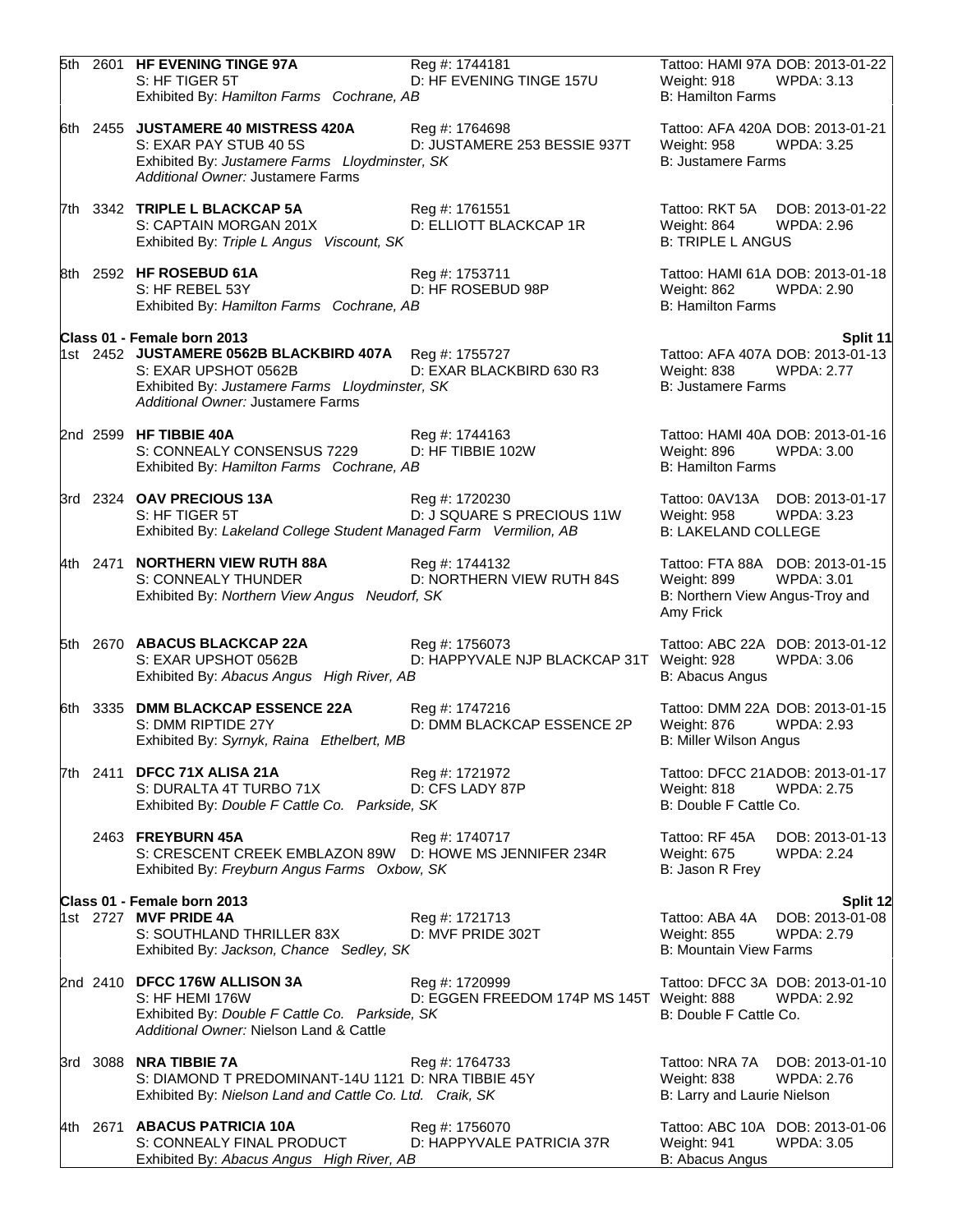|  | 5th 2673 ABACUS BLACKCAP 11A<br>S: GVC SETTLER 004X<br>Exhibited By: Abacus Angus High River, AB                                                                                                                                         | Reg #: 1756071<br>D: HAPPYVALE NJP BLACKCAP 114N Weight: 968 | B: Abacus Angus                                                | Tattoo: ABC 11A DOB: 2013-01-07<br><b>WPDA: 3.14</b>            |
|--|------------------------------------------------------------------------------------------------------------------------------------------------------------------------------------------------------------------------------------------|--------------------------------------------------------------|----------------------------------------------------------------|-----------------------------------------------------------------|
|  | 6th 2415 DKF MISS BRANDY FIRECRACKER 1A<br>S: RED U-2 ILLICIT 423P                                                                                                                                                                       | Reg #: 1764712<br>D: DKF MISS BRANDY POWERUP<br>10Y          | Weight: 827                                                    | Tattoo: DKFB 1A DOB: 2013-01-07<br><b>WPDA: 2.69</b>            |
|  | Exhibited By: DKF Red Angus Gladmar, SK                                                                                                                                                                                                  |                                                              | B: DKF Angus (Brandy Fettes)                                   |                                                                 |
|  | 7th 3035 MHL ESTHER 5A<br>S: MVF DATELINE 68U<br>Exhibited By: Mokelky Holdings Ltd. Lampman, SK                                                                                                                                         | Reg #: 1765469<br>D: GBT ESTHER 61N                          | Weight: 746<br>B: Mokelky Holdings Ltd.                        | Tattoo: MHL 5A DOB: 2013-01-10<br><b>WPDA: 2.45</b>             |
|  | Class 01 - Female born 2013<br>1st 2729 MVF PRIDE 1A<br>S: WAF ZORZAL 321U<br>Exhibited By: Jackson, Chance Sedley, SK                                                                                                                   | Reg #: 1721710<br>D: MVF PRIDE 302S                          | Tattoo: ABA 1A<br>Weight: 931<br><b>B: Mountain View Farms</b> | Split 13<br>DOB: 2013-01-04<br><b>WPDA: 3.00</b>                |
|  | 2nd 2469 NORTHERN VIEW ATALANTA 72A<br>S: NORTHERN VIEW UPWARD 93Y<br>Exhibited By: Northern View Angus Neudorf, SK                                                                                                                      | Reg #: 1744120<br>D: NORTHERN VIEW ATALANTA 88X Weight: 906  | B: Northern View Angus-Troy and<br>Amy Frick                   | Tattoo: FTA 72A DOB: 2013-01-02<br><b>WPDA: 2.90</b>            |
|  | 3rd 2316 HARVEST BLACKBIRD KATE 3A<br>S: GVC SETTLER 004X<br>Exhibited By: Harvest Angus Prince George, BC                                                                                                                               | Reg #: 1717913<br>D: HARVEST R BLACKBIRD 3Y                  | Weight: 819<br><b>B: Harvest Angus</b>                         | Tattoo: HARV 3A DOB: 2013-01-01<br><b>WPDA: 2.60</b>            |
|  | 4th 2122 TSN DARLING 7A<br>S: SAV BRILLIANCE 8077<br>Exhibited By: TSN Livestock Brandon, MB                                                                                                                                             | Reg #: 1740214<br>D: TSN DARLING 107Y                        | Tattoo: TSN 7A<br>Weight: 821<br><b>B: TSN Livestock</b>       | DOB: 2013-01-04<br><b>WPDA: 2.65</b>                            |
|  | 5th 2121 TSN FAVORITE 6A<br>S: SAV BRILLIANCE 8077<br>Exhibited By: TSN Livestock Brandon, MB                                                                                                                                            | Reg #: 1740213<br>D: TSN FAVORITE 122Y                       | Tattoo: TSN 6A<br>Weight: 810<br><b>B: TSN Livestock</b>       | DOB: 2013-01-04<br><b>WPDA: 2.61</b>                            |
|  | 6th 2310 HARVEST BLACKBIRD LISA 5A<br>S: EXAR LUTTON 1831<br>Exhibited By: Harvest Angus Prince George, BC                                                                                                                               | Reg #: 1717917<br>D: HF BLACKBIRD 145P                       | <b>Weight: 950</b><br><b>B: Harvest Angus</b>                  | Tattoo: HARV 5A DOB: 2013-01-04<br><b>WPDA: 3.04</b>            |
|  | 7th 2465 FREYBURN RALLY MISSIE 6A<br>S: GDAR SVF TRAVELER 228D<br>Exhibited By: Freyburn Angus Farms Oxbow, SK                                                                                                                           | Reg #: 1752220<br>D: FREYBURN RALLY MISSIE 8U                | Tattoo: RF 6A<br>Weight: 737<br>B: Jason R Frey                | DOB: 2013-01-03<br><b>WPDA: 2.37</b>                            |
|  | Class 02 - Junior Division Calf Champion and Reserve Calf Champion Female                                                                                                                                                                |                                                              |                                                                | Split 0                                                         |
|  | 1st 3366 WIWA CREEK BLACKBIRD 31'13<br>S: WIWA CREEK MONARCH 53'08<br>Exhibited By: Wiwa Creek Farms Rush Lake, SK                                                                                                                       | Reg #: 1755803<br>D: WWF WINDY BLACKBIRD 49R                 | Weight: 715<br>B: Ian Gross                                    | Tattoo: PDE 31A DOB: 2013-04-13<br><b>WPDA: 3.39</b>            |
|  | 2nd 2502 SIX MILE LADY OF SIX 735A                                                                                                                                                                                                       | Reg #: 1736810                                               | Tattoo: SIXM<br>735A                                           | DOB: 2013-03-08                                                 |
|  | S: CONNEALY COMPLETE 8454<br>Exhibited By: Six Mile Ranch Ltd. Fir Mountain, SK                                                                                                                                                          | D: LADY OF PEAKDOT 459S                                      | Weight: 774<br><b>B: Six Mile Ranch</b>                        | <b>WPDA: 3.13</b>                                               |
|  |                                                                                                                                                                                                                                          |                                                              |                                                                |                                                                 |
|  | Class 03 - Intermediate Division Calf Champion and Reserve Calf Champion Female<br>1st 3063 BAR-E-L ERICA 74A<br>S: BAR-E-L NATURAL LAW 52Y<br>Exhibited By: Brooking Angus Ranch Radville, SK<br>Additional Owner: Blairs.Ag Cattle Co. | Reg #: 1745491<br>D: HF ERICA 339T                           | Weight: 864<br>B: David & Lynne Longshore                      | Split 0<br>Tattoo: YHB 74A DOB: 2013-02-19<br><b>WPDA: 3.27</b> |
|  | 2nd 2019 ANDERSON LUCY 1373                                                                                                                                                                                                              | Reg #: 1766113                                               | Tattoo: GEOF<br>373A                                           | DOB: 2013-02-24                                                 |
|  | S: WILBER EASTWOOD 200X<br>Exhibited By: Anderson Cattle Bethune, SK                                                                                                                                                                     | D: PRIME TIME'S 33G LUCY 515                                 | Weight: 800<br>B: Anderson Cattle Co.                          | <b>WPDA: 3.09</b>                                               |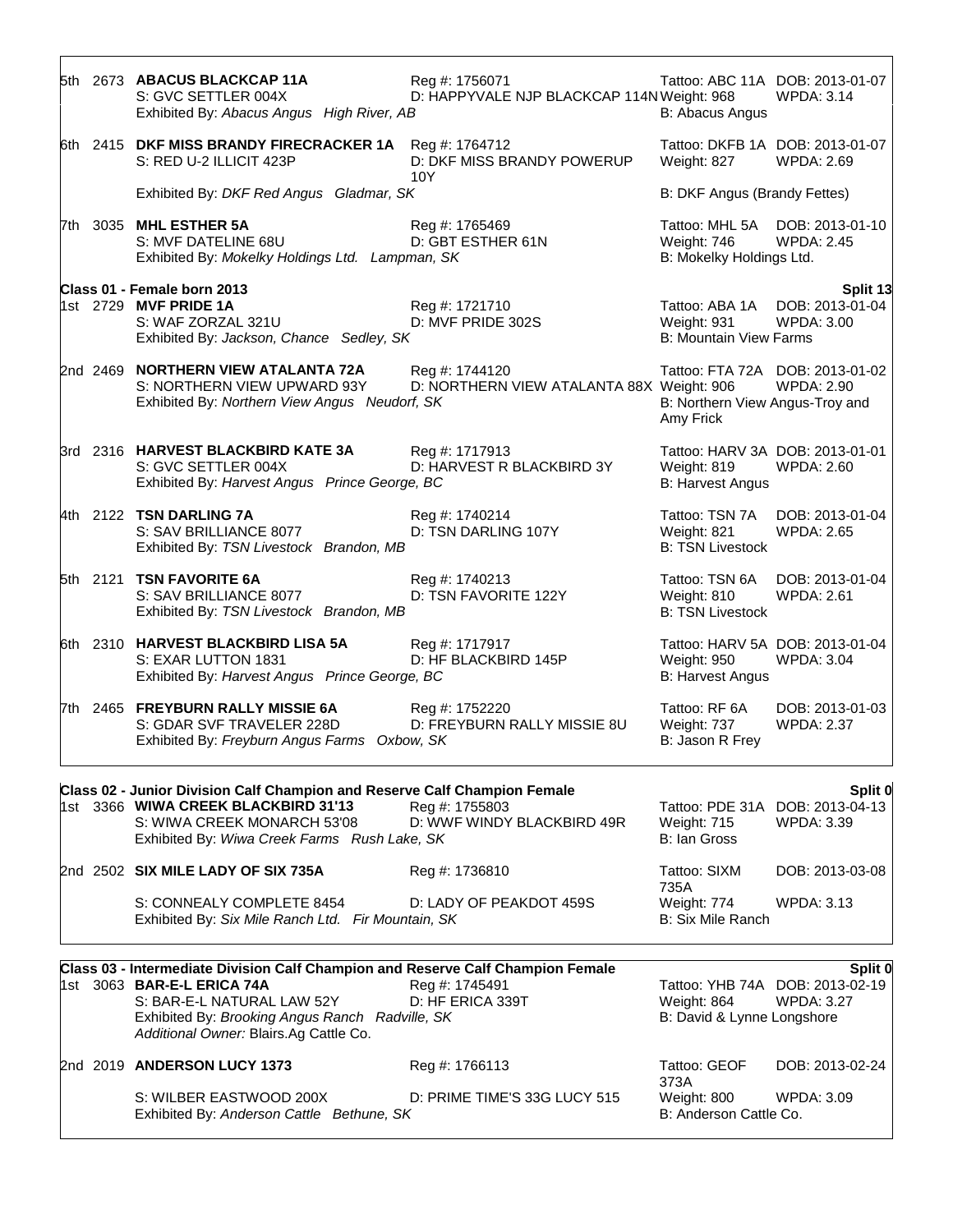|  | Class 04 - Senior Division Calf Champion and Reserve Calf Champion Female.                                                                                                                                 |                                                               |                                                                                | Split 0                                                          |
|--|------------------------------------------------------------------------------------------------------------------------------------------------------------------------------------------------------------|---------------------------------------------------------------|--------------------------------------------------------------------------------|------------------------------------------------------------------|
|  | 1st 3059 BROOKING ANNIE 307<br>S: S A V 004 DENSITY 4336<br>Exhibited By: Brooking Angus Ranch Radville, SK<br>Additional Owner: Schwan Angus                                                              | Reg #: 1728361<br>D: WILLABAR ANNIE 137S                      | Weight: 972<br>B: Brooking Angus Ranch                                         | Tattoo: JSTN 7A DOB: 2013-01-19<br><b>WPDA: 3.29</b>             |
|  | 2nd 3056 BROOKING BEAUTY 330<br>S: S A V HARVESTOR 0338<br>Exhibited By: Brooking Angus Ranch Radville, SK<br>Additional Owner: Vos Vegas Farms                                                            | Reg #: 1762745<br>D: TLA BEAUTY 6R                            | Weight: 958<br>B: Brooking Angus Ranch                                         | Tattoo: JSTN 30A DOB: 2013-01-30<br><b>WPDA: 3.37</b>            |
|  |                                                                                                                                                                                                            |                                                               |                                                                                |                                                                  |
|  | Class 05 - Female born 2012<br>1st 2385 CHAMPION HILL GEORGINA 8229<br>S: S A V BISMARCK 5682<br>Exhibited By: Enright Farms Renfrew, ON                                                                   | Reg #: 1731037<br>D: CHAMPION HILL GEORGINA 6630 Weight: 1309 | <b>B: CHAMPION HILL ANGUS</b>                                                  | Split 1<br>Tattoo: IMP 8229ZDOB: 2012-07-03<br><b>WPDA: 2.64</b> |
|  | 2nd 3100 N7'S LASS 152Z                                                                                                                                                                                    | Reg #: 1674481                                                | Tattoo: NGW<br>152Z                                                            | DOB: 2012-03-20                                                  |
|  | S: N7'S NET WORTH 92U<br>Exhibited By: N7 Stock Farm Douglas, MB<br>Additional Owner: Cameron & Kaitlin Nykoliation                                                                                        | <b>D: N7'S LASS 78W</b>                                       | Weight: 1324<br>B: N7 Stock Farm                                               | <b>WPDA: 2.21</b>                                                |
|  | 3rd 2676 BAR-H EVENING TINGE 36Z<br>S: HF DONE DEAL 64T<br>Exhibited By: Bar-H Land & Cattle Co. Langenburg, SK                                                                                            | Reg #: 1705340<br>D: HF TIBBIE 196S                           | Weight: 1397<br>B: Bar-H Land & Cattle Co.                                     | Tattoo: AHPC 36ZDOB: 2012-04-15<br><b>WPDA: 2.43</b>             |
|  | 4th 2585 BELVIN LADY BLOSSOM 166'12<br>S: BELVIN TRES MARIAS PATRON 205<br>Exhibited By: Belvin Angus Innisfail, AB<br>Additional Owner: Mabel & Gavin Hamilton<br>Additional Owner: Owen O'Neill, Ireland | Reg #: 1703455<br>D: BELVIN LADY BLOSSOM 64'04                | Weight: 940<br><b>B: Belvin Angus</b>                                          | Tattoo: GDH 166Z DOB: 2012-09-26<br><b>WPDA: 2.29</b>            |
|  | 5th 3334 SY POSTIVELY COOL 64Z<br>S: BUSHS COOL RUNNINGS<br>Exhibited By: Symens Land and Cattle Co. Claresholm, AB                                                                                        | Reg #: 1698548<br>D: SOUTHLAND DANA 64U                       | Weight: 1722<br>B: Symens Land and Cattle Co                                   | Tattoo: WYF 64Z DOB: 2012-03-03<br><b>WPDA: 2.79</b>             |
|  | 6th 2641 HXL PRIDE 286Z<br>S: PEAK DOT PREDOMINANT 506W<br>Exhibited By: Hextall Livestock Grenfell, SK                                                                                                    | Reg #: 1703688<br>D: HXL PRIDE 426P                           | Tattoo: HXL 286Z DOB: 2012-05-09<br>Weight: 1340<br>B: Jack & Kim Hextall      | <b>WPDA: 2.43</b>                                                |
|  | Class 05 - Female born 2012<br>1st 2897 MERIT COUNTESS 2027<br>S: MERIT JUSTICE 41X<br>Exhibited By: Merit Cattle Co. Radville, SK                                                                         | Reg #: 1684384<br>D: MERIT COUNTESS 5072                      | Weight: 1530<br>B: Trent & Janelle Liebreich Merit<br>Cattle Co.               | Split 2<br>Tattoo: TJL 2027Z DOB: 2012-02-17<br>WPDA: 2.42       |
|  | 2nd 2899 MERIT PRIDE 2080<br>S: MERIT COURAGE 148X<br>Exhibited By: Merit Cattle Co. Radville, SK                                                                                                          | Reg #: 1684414<br>D: MERIT PRIDE 4189                         | Weight: 1492<br>B: Trent & Janelle Liebreich                                   | Tattoo: TJL 2080Z DOB: 2012-02-28<br><b>WPDA: 2.40</b>           |
|  | 3rd 2834 REMITALL F ELLEN 125Z<br>S: SOOLINE YELLOWSTONE 0194<br>Exhibited By: Remitall Farms Inc. Olds, AB                                                                                                | Reg #: 1670430<br>D: BROOKMORE ELLEN 7U                       | Weight: 1543<br><b>B: Remitall Farms</b>                                       | Tattoo: GR 125Z DOB: 2012-02-21<br><b>WPDA: 2.45</b>             |
|  | 4th 2373 JUSTAMERE 0562 BLACKBIRD 337Z<br>S: EXAR UPSHOT 0562B                                                                                                                                             | Reg #: 1701570<br>D: JUSTAMERE 253 BLACKBIRD<br>566U          | <b>Weight: 1422</b>                                                            | Tattoo: AFA 337Z DOB: 2012-02-18<br><b>WPDA: 2.25</b>            |
|  | Exhibited By: Elldem Cattle Investments Humboldt, SK                                                                                                                                                       |                                                               | B: Justamere farms                                                             |                                                                  |
|  | 5th 2917 BAR-E-L PRIDE 118Z<br>S: S A V IRON MOUNTAIN 8066<br>Exhibited By: BAR-E-L Angus Stettler, AB                                                                                                     | Reg #: 1678082<br>D: EVERBLACK G R PRIDE 76T                  | Tattoo: YHB 118Z DOB: 2012-02-29<br>Weight: 1327<br>B: David & Lynne Longshore | <b>WPDA: 2.14</b>                                                |
|  | 6th 2920 BAR-E-L BRIDE 121Z<br>S: SOUTHLAND THRILLER 83X<br>Exhibited By: BAR-E-L Angus Stettler, AB                                                                                                       | Reg #: 1678084<br>D: DBRL 94T BRIDE 4W                        | Tattoo: YHB 121Z DOB: 2012-02-29<br>Weight: 1418<br>B: David & Lynne Longshore | <b>WPDA: 2.28</b>                                                |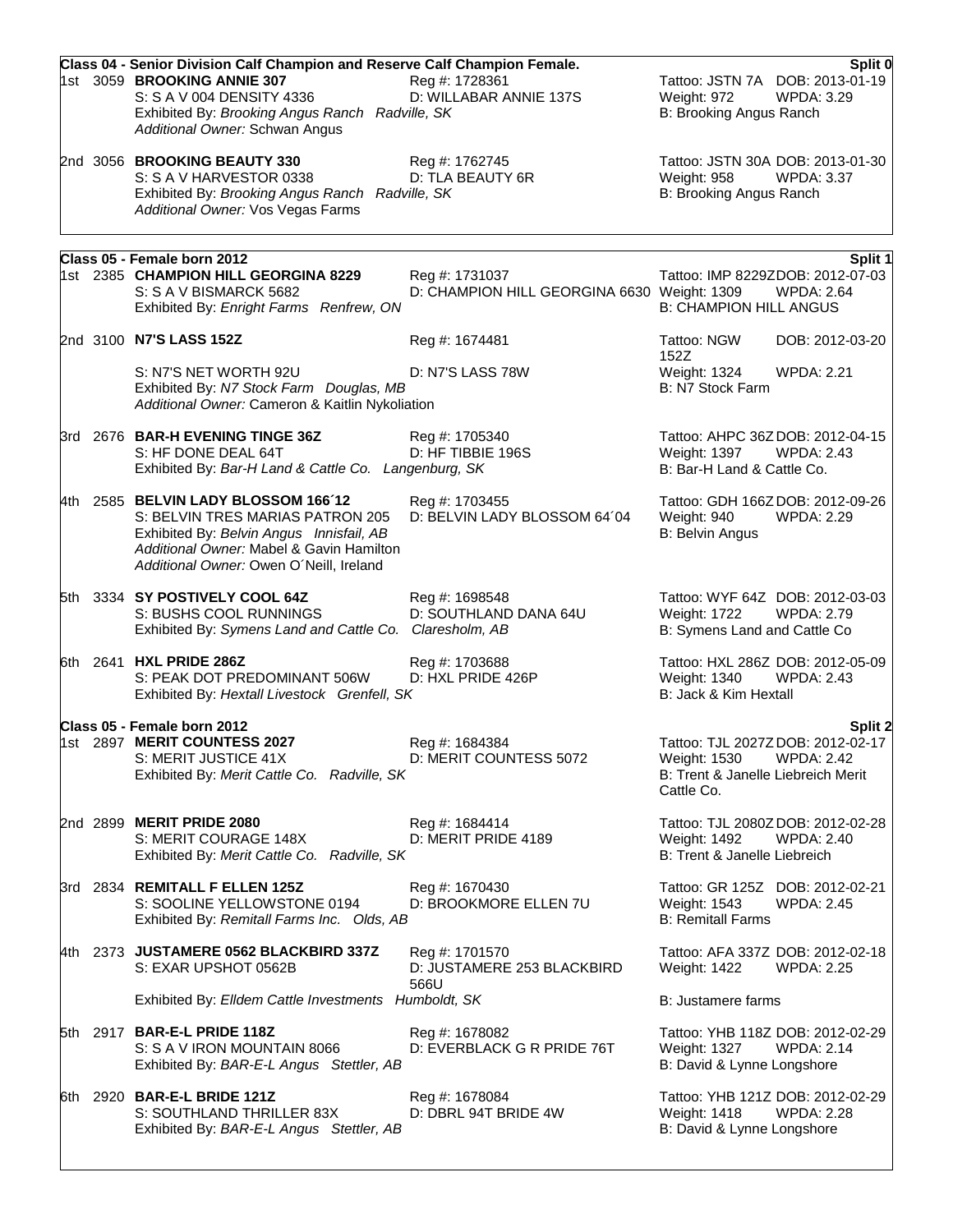|  | 7th 2304 S7R 77W RUTH 34Z<br>S: BAR-E-L WOLFMAN 77W                                                                                      | Reg #: 1676664<br>D: CIRCLE D 2154 QUEEN RUTH<br>211W       | Weight: 1492                                                 | Tattoo: AKX 34Z DOB: 2012-02-25<br><b>WPDA: 2.39</b>  |
|--|------------------------------------------------------------------------------------------------------------------------------------------|-------------------------------------------------------------|--------------------------------------------------------------|-------------------------------------------------------|
|  | Exhibited By: Section 7 Ranch Rocanville, SK                                                                                             |                                                             | B: Secton 7 Ranch                                            |                                                       |
|  | Class 05 - Female born 2012                                                                                                              |                                                             |                                                              | Split 3                                               |
|  | 1st 2129 WIWA CREEK ERICA 77'12<br>S: SOO LINE MOTIVE 9016<br>Exhibited By: Blairs. Ag Cattle Co. Lanigan, SK                            | Reg #: 1663197<br>D: WIWA CREEEK ERIC 80'10                 | Weight: 1407<br>B: Ian L. Gross                              | Tattoo: PDE 77Z DOB: 2012-02-05<br><b>WPDA: 2.18</b>  |
|  | 2nd 2578 HALL'S MISS DIANA 293Z<br>S: SOO LINE MOTIVE 9016<br>Exhibited By: Hall's Cattle Co. Craven, SK<br>Additional Owner: Rob Garner | Reg #: 1683420<br>D: PHP MISS DIANA 93W                     | Weight: 1444<br>B: Barry, Patty, Megan & Justin Hall         | Tattoo: BPH 293Z DOB: 2012-02-09<br><b>WPDA: 2.26</b> |
|  | 3rd 3345 TRIPLE L MISS DAISY 38Z<br>S: LIMESTONE DARKHORSE U322<br>Exhibited By: Triple L Angus Viscount, SK                             | Reg #: 1705169<br>D: TRIPLE L MISS DAISY 29U                | Weight: 1526<br><b>B: TRIPLE L ANGUS</b>                     | Tattoo: RKT 38Z DOB: 2012-02-12<br><b>WPDA: 2.40</b>  |
|  | 4th 2372 ELLDEM 9005 GLAMOUR 322Z                                                                                                        | Reg #: 1703127                                              | Tattoo: TWOB<br>322Z                                         | DOB: 2012-02-06                                       |
|  | S: PVF WINDFALL SCC 9005<br>Exhibited By: Elldem Cattle Investments Humboldt, SK                                                         | D: JUSTAMER 234R GLAMOUR 756W Weight: 1526                  | <b>B: Elldem Cattle Investments</b>                          | <b>WPDA: 2.37</b>                                     |
|  | 5th 2451 JUSTAMERE 336U DESIRE 321Z<br>S: JUSTAMERE 406S PANAMA JACK<br>336U                                                             | Reg #: 1682844<br>D: JUSTAMERE 3337 DESIRE 122X             | Weight: 1462                                                 | Tattoo: AFA 321Z DOB: 2012-02-06<br><b>WPDA: 2.27</b> |
|  | Exhibited By: Justamere Farms Lloydminster, SK<br>Additional Owner: Justamere Farms                                                      |                                                             | <b>B: Justamere Farms</b>                                    |                                                       |
|  | 6th 2909 JOLO PRIMROSE 6Z<br>S: DFCC 32T FUTRUE BREAKER 69W<br>Exhibited By: Lock Farms Ltd. Macklin, SK                                 | Reg #: 1687397<br>D: ISLA BANK PRIMROSE 45P                 | Weight: 1464<br><b>B: JONATHAN LOCK</b>                      | Tattoo: JOLO 6Z DOB: 2012-02-11<br><b>WPDA: 2.29</b>  |
|  | 2367 EASTONDALE MISSIE 20'12<br>S: SITZ UPWARD 307R<br>Exhibited By: Eastondale Angus Wawota, SK                                         | Reg #: 1681258<br>D: EASTONDALE MISSIE 07'05                | Tattoo: VK 20Z<br>Weight: 1294<br>B: Dale Easton             | DOB: 2012-02-11<br>WPDA: 2.03                         |
|  | Class 05 - Female born 2012                                                                                                              |                                                             |                                                              | Split 4                                               |
|  | 1st 2576 HALL'S ROSEBUD 212Z<br>S: SOO LINE MOTIVE 9016<br>Exhibited By: Hall's Cattle Co. Craven, SK                                    | Reg #: 1683417<br>D: PSF ROSEBUD 12T                        | Weight: 1688<br>B: Poley Hall Partnership                    | Tattoo: BPH 212Z DOB: 2012-02-04<br><b>WPDA: 2.62</b> |
|  | 2nd 2833 REMITALL F NELLIE PRIDE 76Z<br>S: SAV PRODIGY 8101<br>Exhibited By: Remitall Farms Inc. Olds, AB                                | Reg #: 1670387<br>D: LLB NELLIE PRIDE 229U                  | Weight: 1495<br><b>B: Remitall Farms</b>                     | Tattoo: GR 76Z DOB: 2012-02-03<br><b>WPDA: 2.31</b>   |
|  | 3rd 2595 HF ECHO 124Z                                                                                                                    | Reg #: 1683119                                              | Tattoo: HAMI<br>124Z                                         | DOB: 2012-01-25                                       |
|  | S: CONNEALY CONSENSUS 7229<br>Exhibited By: Hamilton Farms Cochrane, AB<br>Additional Owner: Pine Creek Angus Stud - Australia           | D: HF ECHO 17R                                              | Weight: 1431<br><b>B: Hamilton Farms</b>                     | <b>WPDA: 2.18</b>                                     |
|  | 4th 2015 ANDERSON ELENA 1204                                                                                                             | Reg #: 1707054                                              | Tattoo: GEOF<br>204Z                                         | DOB: 2012-01-27                                       |
|  | S: MCATAL REFLECTION 120-577<br>Exhibited By: Anderson Cattle Bethune, SK                                                                | D: REMINGTON ELENA 15T                                      | Weight: 1435<br><b>B: Anderson Cattle</b>                    | <b>WPDA: 2.20</b>                                     |
|  | 5th 2571 HALL'S LADY DI 285Z<br>S: SAV WALL STREET 7091<br>Exhibited By: Hall's Cattle Co. Craven, SK                                    | Reg #: 1683416<br>D: PHP LADY DI 81U                        | Weight: 1378<br>B: Poley Hall Partnership                    | Tattoo: BPH 285Z DOB: 2012-02-02<br><b>WPDA: 2.13</b> |
|  | 6th 2319 HARVEST NANCY 9Z<br>S: BC 7022 RAVEN 7965<br>Exhibited By: Harvest Angus Prince George, BC                                      | Reg #: 1660889<br>D: SOUTHLAND NANCY 145W                   | Weight: 1358<br><b>B: Harvest Angus</b>                      | Tattoo: HARV 9Z DOB: 2012-01-28<br><b>WPDA: 2.08</b>  |
|  | 7th 3176 R DOUBLE C BLACKCAP 04'12<br>S: ANGUS ACRES HEADS UP 137R<br>Exhibited By: Redekop Cattle Company                               | Reg #: 1706191<br>D: REMINGTON BLACKCAP 118R<br>Vanscoy, SK | Tattoo: SJR 4Z<br>Weight: 1390<br>B: Remington Land & Cattle | DOB: 2012-02-04<br>WPDA: 2.16                         |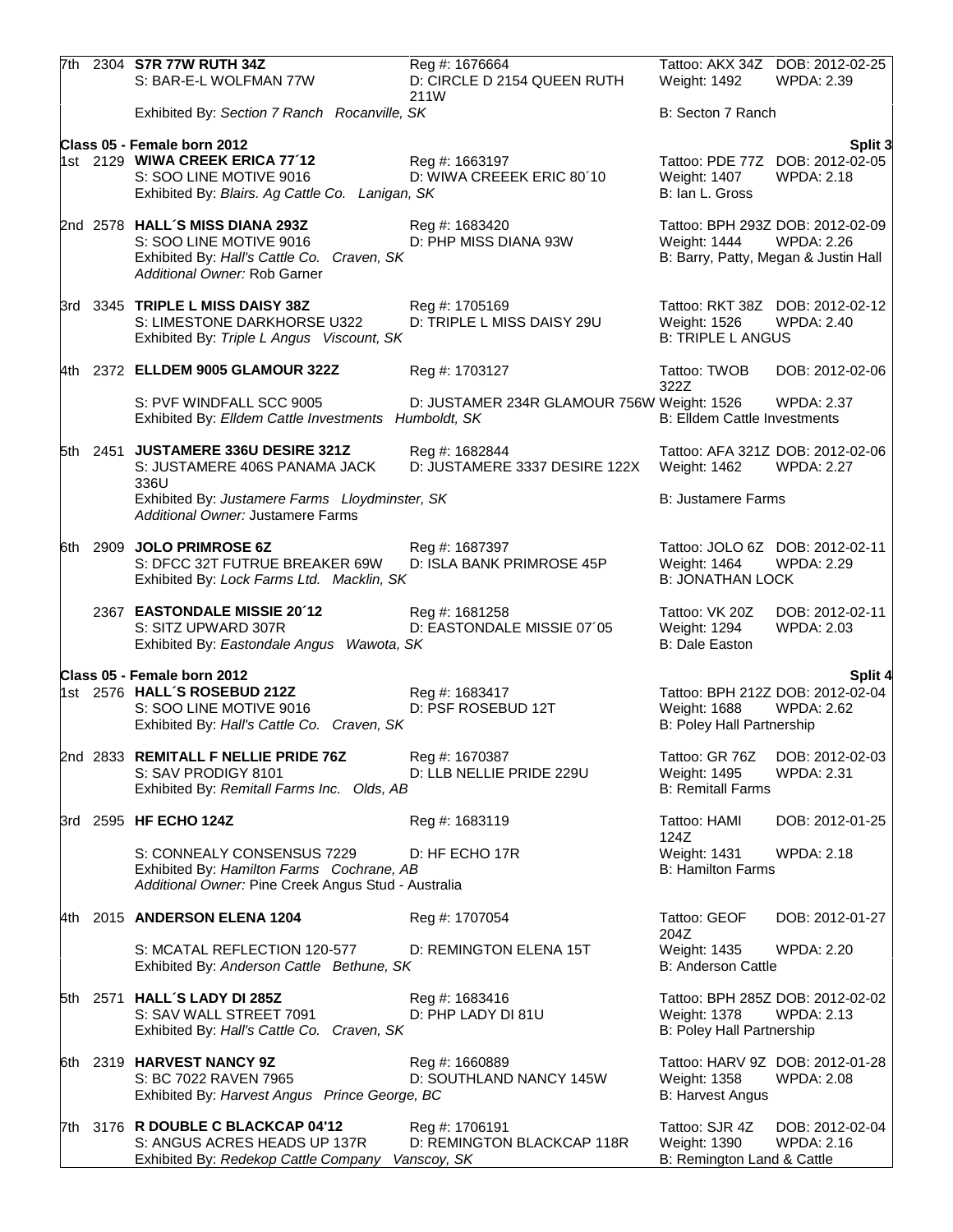|  | 2602 HF TIBBIE 136Z                                                                                                                                                                                                           | Reg #: 1706205                                               | Tattoo: HAMI<br>136Z                                                                | DOB: 2012-01-25                                       |
|--|-------------------------------------------------------------------------------------------------------------------------------------------------------------------------------------------------------------------------------|--------------------------------------------------------------|-------------------------------------------------------------------------------------|-------------------------------------------------------|
|  | S: CONNEALY CONSENSUS 7229<br>Exhibited By: Hamilton Farms Cochrane, AB                                                                                                                                                       | D: HF TIBBIE 100M                                            | Weight: 1454<br><b>B: Hamilton Farms</b>                                            | <b>WPDA: 2.22</b>                                     |
|  | Class 05 - Female born 2012                                                                                                                                                                                                   |                                                              |                                                                                     | Split 5                                               |
|  | 1st 2591 HF TIBBIE 101Z                                                                                                                                                                                                       | Reg #: 1683098                                               | Tattoo: HAMI<br>101Z                                                                | DOB: 2012-01-23                                       |
|  | S: MCATL PURE PRODUCT 903-55<br>Exhibited By: Hamilton Farms Cochrane, AB                                                                                                                                                     | D: HF TIBBIE 70X                                             | Weight: 1492<br><b>B: Hamilton Farms</b>                                            | <b>WPDA: 2.27</b>                                     |
|  | 2nd 3014 COPPER CREEK LADY 1207<br>S: PLAINVIEW LUTTON E102<br>Exhibited By: Michelson Land & Cattle Ituna, SK<br><b>Additional Owner: Mainstream Genetics</b>                                                                | Reg #: APPLIED FOR<br>D: CHERRY KNOLL LADY LOLA              | Tattoo: 1207<br>Weight: 1635<br><b>B: Broderick C Fitgerald</b>                     | DOB: 2012-01-18<br><b>WPDA: 2.47</b>                  |
|  | 3rd 2447 JUSTAMERE 499U FAY 307Z<br>S: JUSTAMERE 406S BELL RINGER 499U D: JUSTAMERE 665P FAY 869T<br>Exhibited By: Justamere Farms Lloydminster, SK<br>Additional Owner: Justamere Farms<br>Additional Owner: Express Ranches | Reg #: 1682836                                               | <b>Weight: 1668</b><br><b>B: Justamere Farms</b>                                    | Tattoo: AFA 307Z DOB: 2012-01-20<br><b>WPDA: 2.52</b> |
|  | 4th 2322 OAV CLASSY 4Z<br>S: CLEGG REAL WORTH 37X<br>Exhibited By: Lakeland College Student Managed Farm Vermilion, AB                                                                                                        | Reg #: 1706581<br>D: COUNTRY LANE CLASSY 24R                 | Tattoo: OAV4Z<br>Weight: 1408<br><b>B: LAKELAND COLLEGE</b>                         | DOB: 2012-01-24<br><b>WPDA: 2.15</b>                  |
|  | 5th 3243 J SQUARE S TIBBIE 18Z<br>S: MJ ESCALADE 2W<br>Exhibited By: J Square S Angus Grayson, SK                                                                                                                             | Reg #: 1660282<br>D: MVF TIBBIE 969T                         | Weight: 1466<br><b>B: Jordan Sies</b>                                               | Tattoo: SIES 18Z DOB: 2012-01-13<br><b>WPDA: 2.20</b> |
|  | 6th 2312 HARVEST MINU RUBY 2Z<br>S: PEAK DOT RESOLUTE 37W<br>Exhibited By: Harvest Angus Prince George, BC                                                                                                                    | Reg #: 1660888<br>D: PRIME TIME"S 7M RUBY 20 10              | Weight: 1325<br><b>B: Harvest Angus</b>                                             | Tattoo: HARV 2Z DOB: 2012-01-13<br><b>WPDA: 1.98</b>  |
|  | 7th 2468 NORTHERN VIEW RUTH 82Z<br>S: SITZ UPWARD 307R<br>Exhibited By: Northern View Angus Neudorf, SK                                                                                                                       | Reg #: 1671050<br>D: NORTHERN VIEW RUTH 84S                  | Weight: 1514<br>B: Northern View Angus-Troy and<br>Amy Frick                        | Tattoo: FTA 82Z DOB: 2012-01-13<br><b>WPDA: 2.27</b>  |
|  | 2070 POPLAR MEADOWS ANNIE K 5'12<br>S: S A V ISMARCK 5682<br>Exhibited By: Poplar Meadows Angus Houston, BC                                                                                                                   | Reg #: 1690868<br>D: HF ANNIE K 4X                           | Tattoo: FIRE 5Z<br><b>Weight: 1318</b><br><b>B: Hamilton Farms</b>                  | DOB: 2012-01-19<br><b>WPDA: 1.99</b>                  |
|  | Class 05 - Female born 2012                                                                                                                                                                                                   |                                                              |                                                                                     | Split 6                                               |
|  | 1st 3248 J SQUARE S BLACKCAP 3Z<br>S: S A V 004 DENSITY 4336<br>Exhibited By: J Square S Angus Grayson, SK                                                                                                                    | Reg #: 1660268<br>D: NORTHERN VIEW BLACKCAP 30N Weight: 1343 | Tattoo: SIES 3Z<br>B: Jordan Sies                                                   | DOB: 2012-01-03<br><b>WPDA: 1.98</b>                  |
|  | 2nd 2934 FMF ELBA'S VISION 1Z<br>S: SAV PIONEER 7301<br>Exhibited By: Four Mac Farms Beachburg, ON                                                                                                                            | Reg #: 1679076<br>D: ESE ELBA 05W                            | <b>Weight: 1493</b><br><b>B: Four Mac Farms</b>                                     | Tattoo: JSMA 1Z DOB: 2012-01-01<br><b>WPDA: 2.20</b>  |
|  | 3rd 2581 BELVIN GEORGINA 6'12<br>S: BELVIN TRES MARIAS PATRON 205<br>Exhibited By: Belvin Angus Innisfail, AB                                                                                                                 | Reg #: 1672828<br>D: BELVIN GEORGINA 105'10                  | Tattoo: GDH 6Z<br><b>Weight: 1430</b><br>B: Mabel & Gavin Hamilton, Belvin<br>Angus | DOB: 2012-01-08<br><b>WPDA: 2.13</b>                  |
|  | 4th 3198 EXAR CASSIE 2014<br>S: DAMERON FIRST CLASS<br>Exhibited By: Mainstream Genetics Watrous, SK                                                                                                                          | Reg #: 1707079<br>D: HERITAGE 017P CASSIE 6035               | Weight: 1654<br>B: Ryan A. Callahan                                                 | Tattoo: IMP 2014ZDOB: 2012-01-08<br><b>WPDA: 2.46</b> |
|  | 5th 3337 DMM BLACKBIRD 8Z<br>S: DMM DYNASTY 0CG<br>Exhibited By: Syrnyk, Raina Ethelbert, MB                                                                                                                                  | Reg #: 1703179<br>D: SOUTHERN OX BLACKBIRD 12J               | Tattoo: DMM 8Z<br>Weight: 1429<br>B: Miller Wilson Angus                            | DOB: 2012-01-09<br><b>WPDA: 2.13</b>                  |
|  | 6th 3246 J SQUARE S GEORGINA 90Z<br>S: MJ ESCALADE 2W<br>Exhibited By: J Square S Angus Grayson, SK                                                                                                                           | Reg #: 1660285<br>D: GREENBUSH GEORGINA 18U                  | Weight: 1403<br>B: Jordan Sies                                                      | Tattoo: SIES 90Z DOB: 2012-01-09<br>WPDA: 2.09        |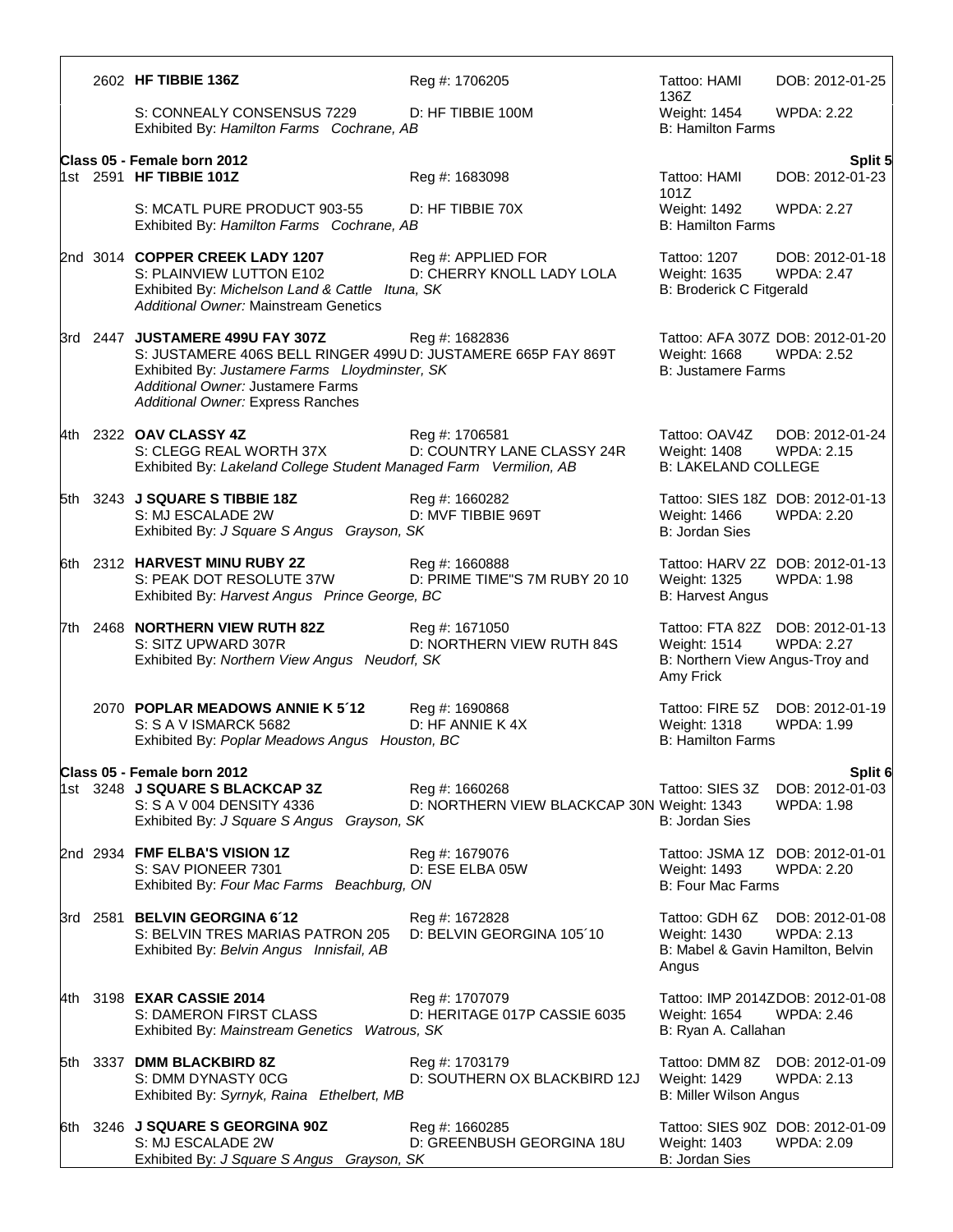|       |          | Class 06 - Junior Division Champion and Reserve Champion Yearling Heifer                                                                                                                    |                                                                             |                                                                                                                         | Split 0                                                                                                 |
|-------|----------|---------------------------------------------------------------------------------------------------------------------------------------------------------------------------------------------|-----------------------------------------------------------------------------|-------------------------------------------------------------------------------------------------------------------------|---------------------------------------------------------------------------------------------------------|
|       |          | 1st 2385 CHAMPION HILL GEORGINA 8229<br>S: S A V BISMARCK 5682<br>Exhibited By: Enright Farms Renfrew, ON                                                                                   | Reg #: 1731037<br>D: CHAMPION HILL GEORGINA 6630 Weight: 1309               | <b>B: CHAMPION HILL ANGUS</b>                                                                                           | Tattoo: IMP 8229ZDOB: 2012-07-03<br><b>WPDA: 2.64</b>                                                   |
|       |          | 2nd 3100 N7'S LASS 152Z                                                                                                                                                                     | Reg #: 1674481                                                              | Tattoo: NGW<br>152Z                                                                                                     | DOB: 2012-03-20                                                                                         |
|       |          | S: N7'S NET WORTH 92U<br>Exhibited By: N7 Stock Farm Douglas, MB<br>Additional Owner: Cameron & Kaitlin Nykoliation                                                                         | D: N7'S LASS 78W                                                            | Weight: 1324<br>B: N7 Stock Farm                                                                                        | <b>WPDA: 2.21</b>                                                                                       |
|       |          | Class 07 - Intermediate Division Champion and Reserve Champion Yearling Heifer                                                                                                              |                                                                             |                                                                                                                         |                                                                                                         |
|       |          | Class 08 - Senior Division Champion and Reserve Champion Yearling Heifer<br>1st 2897 MERIT COUNTESS 2027<br>S: MERIT JUSTICE 41X<br>Exhibited By: Merit Cattle Co. Radville, SK             | Reg #: 1684384<br>D: MERIT COUNTESS 5072                                    | Weight: 1530<br>Cattle Co.                                                                                              | Split 0<br>Tattoo: TJL 2027Z DOB: 2012-02-17<br><b>WPDA: 2.42</b><br>B: Trent & Janelle Liebreich Merit |
|       |          | 2nd 2899 MERIT PRIDE 2080<br>S: MERIT COURAGE 148X<br>Exhibited By: Merit Cattle Co. Radville, SK                                                                                           | Reg #: 1684414<br>D: MERIT PRIDE 4189                                       | Weight: 1492<br>B: Trent & Janelle Liebreich                                                                            | Tattoo: TJL 2080Z DOB: 2012-02-28<br><b>WPDA: 2.40</b>                                                  |
|       |          | Class 09 Female (with 2013 tattooed calf) born in 2011                                                                                                                                      |                                                                             |                                                                                                                         | Split 1                                                                                                 |
|       | 1st 2018 | <b>ANDERSON BLACKWOOD 1150</b><br>S: SOO LINE MOTIVE 9016<br><b>Calf at Side: ANDERSON</b><br><b>BLACKWOOD 1325</b>                                                                         | Reg #: 1648105<br>D: HOLLBROOK BLACKWOOD 1R<br>Reg #: 1766611               | Weight: 1548<br>Tattoo: GEOF 325ADOB: 2013-02-02                                                                        | Tattoo: GEOF 150YDOB: 2011-02-06                                                                        |
|       |          | S: MCTAL REFLECTION 120-577<br>Exhibited By: Anderson Cattle Bethune, SK                                                                                                                    | Sex: F                                                                      | Weight: 786<br>B: Anderspn Cattle                                                                                       | <b>WPDA: 0.00</b>                                                                                       |
|       | 2nd 2588 | <b>BELVIN LADY BLOSSOM 91'11</b><br>S: GEIS KODIAK 12'07<br><b>Calf at Side: BELVIN EXIT</b><br>STRATEGY 43'13<br>S: BELVIN PANIC SWITCH 2'11                                               | Reg #: 1612968<br>D: BELVIN LADY BLOSSOM 128'08<br>Reg #: 1756739<br>Sex: M | Tattoo: GDH 91Y<br>Weight: 1668<br>Tattoo: CGH 43A<br>Weight: 892                                                       | DOB: 2011-02-14<br>DOB: 2013-01-24<br>WPDA: 0.00                                                        |
|       |          | Exhibited By: Belvin Angus Innisfail, AB<br>Additional Owner: Ellis Cattle Co.<br>Additional Owner: Colton Hamilton                                                                         |                                                                             | B: Mabel & Gavin Hamilton, Belvin<br>Angus                                                                              |                                                                                                         |
|       | 3rd 2303 | S7R 77W FERN 50Y<br>S: BAR-E-L WOLFMAN 77W<br>Calf at Side: S7R THE LITTLE BLACK Reg #: 1737479                                                                                             | Reg #: 1606248<br>D: BANNER FERNETTE 14T                                    | Tattoo: AKX 50Y<br>Weight: 1627<br>Tattoo: AKX 56A                                                                      | DOB: 2011-03-14<br>DOB: 2013-02-21                                                                      |
|       |          | <b>DRESS 56A</b><br>S: A A R TEN X 7008 S A<br>Exhibited By: Section 7 Ranch Rocanville, SK                                                                                                 | Sex: F                                                                      | Weight: 927<br>B: Section 7 Ranch                                                                                       | WPDA: 0.00                                                                                              |
|       | 4th 2590 | HF LUCY 317Y<br>S: DUFF 927K MOVIN UP 874<br>Calf at Side: HF WHO'S THAT 7A<br>S: HF TIGER 5T<br>Exhibited By: Hamilton Farms Cochrane, AB                                                  | Reg #: 1627636<br>D: HF LUCY 106M<br>Reg #: 1765406<br>Sex: M               | Tattoo: HAMI 317Y DOB: 2011-03-03<br><b>Weight: 1472</b><br>Tattoo: HAMI 7A<br>Weight: 1100<br><b>B: Hamilton Farms</b> | DOB: 2013-01-10<br><b>WPDA: 0.00</b>                                                                    |
| 5th - | 3099     | N7'S TIBBIE 52Y<br>S: SAV NET WORTH 4200<br>Calf at Side: N7'S TIBBIE 10A<br>S: N7'S ELVIS 9Y<br>Exhibited By: N7 Stock Farm Douglas, MB<br>Additional Owner: Cameron & Kaitlin Nykoliation | Reg #: 1616311<br>D: MVF TIBBIE 141R<br>Reg #: 1748373<br>Sex: F            | Tattoo: NGW 52Y<br>Weight: 1625<br>Tattoo: NGW 10A<br>Weight: 842<br>B: N7 Stock Farm                                   | DOB: 2011-03-03<br>DOB: 2013-01-27<br><b>WPDA: 0.00</b>                                                 |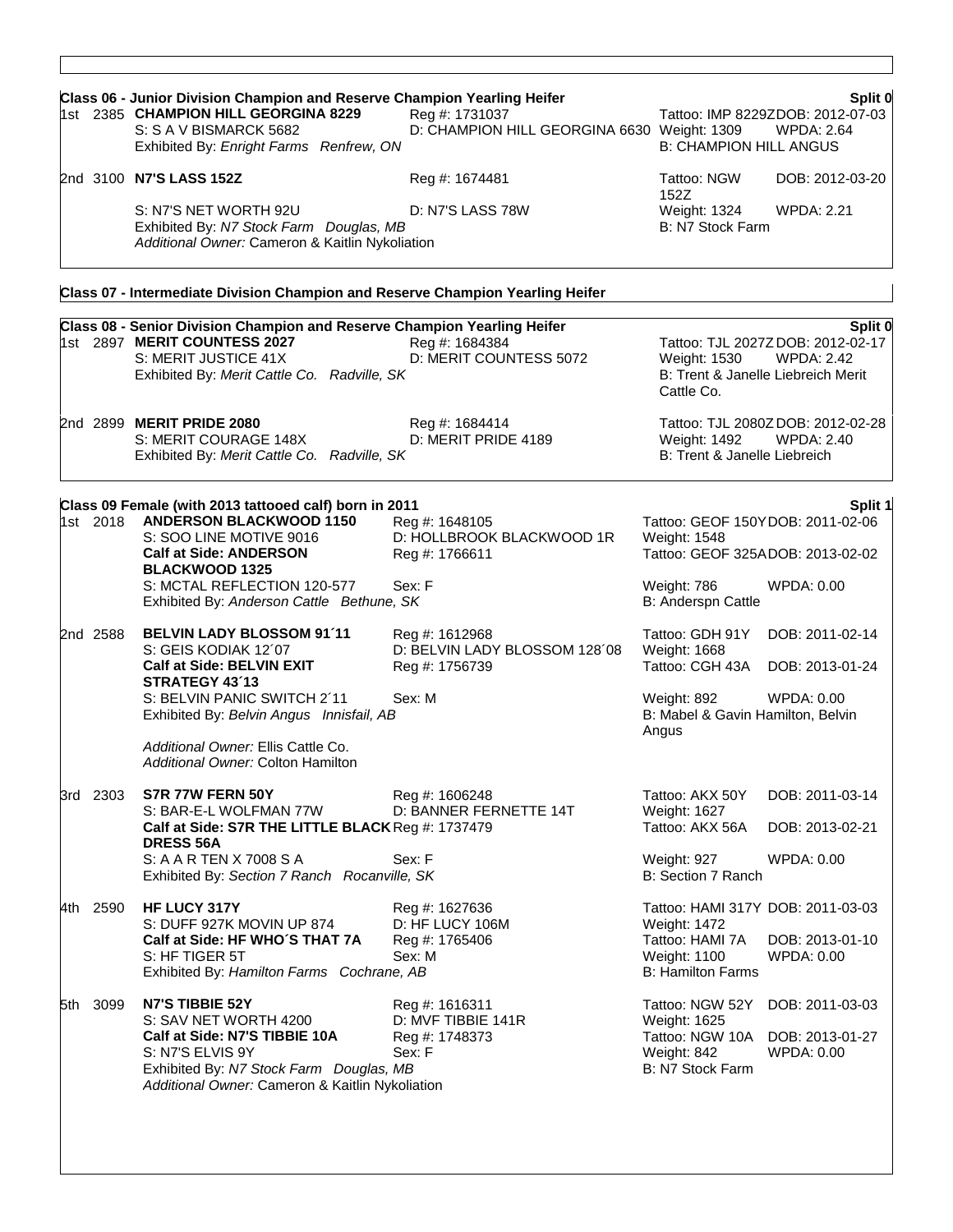|          | Class 09 Female (with 2013 tattooed calf) born in 2011                                                                                            |                                               |                                                   | Split 2                              |
|----------|---------------------------------------------------------------------------------------------------------------------------------------------------|-----------------------------------------------|---------------------------------------------------|--------------------------------------|
| 1st 3469 | <b>DMM BLACKAP ESSENCE 7Y</b><br>S: GUMBO GULCH CREED 94S                                                                                         | Reg #: 1620334<br>D: DMM BLACKCAP ESSENCE 46U | Tattoo: DMM 7Y<br>Weight: 1647                    | DOB: 2011-01-04                      |
|          | Calf at Side: DMM TR LADY<br><b>ESSENCE 13A</b>                                                                                                   | Reg #: 1747238                                | Tattoo: DMM 13A                                   | DOB: 2013-01-08                      |
|          | S: DMM RIPTIDE 50Y<br>Exhibited By: Miller Wilson Angus Bashaw, AB                                                                                | Sex: F                                        | Weight: 1023<br><b>B: Miller Wilson Angus</b>     | WPDA: 0.00                           |
| 2nd 3467 | <b>DMM MISS ESSENCE 14Y</b>                                                                                                                       | Reg #: 1639280                                | Tattoo: DMMJ 14Y DOB: 2011-01-08                  |                                      |
|          | S: GUMBO GULCH CREED 94S<br><b>Calf at Side: DMM MISS ESSENCE</b>                                                                                 | D: DMM MISS ESSENCE 37T<br>Reg #: 1748936     | Weight: 1702<br>Tattoo: DMMJ 7A                   | DOB: 2013-01-03                      |
|          | 7Α<br>S: SOO LINE KODIAK 0126<br>Exhibited By: Miller Wilson Angus Bashaw, AB                                                                     | Sex: F                                        | Weight: 1058<br><b>B: Miller Wilson Angus</b>     | <b>WPDA: 0.00</b>                    |
| 3rd 2387 | SOO LINE ANNIE K 1094                                                                                                                             | Reg #: 1651100                                | Tattoo: SOO 94ZY DOB: 2011-01-21                  |                                      |
|          | S: CUDLOBE YELLOWSTONE 80M                                                                                                                        | D: SOO LINE ANNIE K 3012                      | Weight: 1583                                      |                                      |
|          | Calf at Side: EF VOS ANNIE K 16A<br>S: SOO LINE MOTIVE 9016                                                                                       | Reg #: 1746838<br>Sex: F                      | Tattoo: ESE 16A<br>Weight: 831                    | DOB: 2013-01-18<br><b>WPDA: 0.00</b> |
|          | Exhibited By: Enright Farms Renfrew, ON<br><b>Additional Owner: VOS VEGAS FARMS</b>                                                               |                                               | <b>B: SOO LINE ANGUS</b>                          |                                      |
| 4th 2454 | <b>EXAR BLACKBIRD 1916</b>                                                                                                                        | Reg #: 1699449                                | Tattoo: IMP 1916Y DOB: 2011-01-22                 |                                      |
|          | S: SAV BISMARK 5682                                                                                                                               | D: EXAR BLACKBIRD 1096                        | <b>Weight: 1566</b>                               |                                      |
|          | Calf at Side: JUSTAMERE 244Y<br><b>BLACKBIRD 423A</b>                                                                                             | Reg #: 1748576                                | Tattoo: TYRA 423A DOB: 2013-01-23                 |                                      |
|          | S: JUSTAMERE 422 IMPACT 244Y<br>Exhibited By: Justamere Farms Lloydminster, SK<br>Additional Owner: Tyra Fox<br>Additional Owner: Justamere Farms | Sex: F                                        | Weight: 873<br><b>B: Express Ranches</b>          | <b>WPDA: 0.00</b>                    |
|          |                                                                                                                                                   |                                               |                                                   |                                      |
| 5th 2726 | <b>CCCJ TIBBIE 6Y</b><br>S: SOO LINE MOTIVE 9016                                                                                                  | Reg #: 1627338<br>D: MVF TIBBIE 179W          | Tattoo: CCCJ 6Y<br>Weight: 1736                   | DOB: 2011-01-28                      |
|          | Calf at Side: CCCJ TIBBIE 12A<br>S: CONNEALY RIGHT ANSWER 746                                                                                     | Reg #: 1725234<br>Sex: F                      | Tattoo: CCCJ 12A<br>Weight: 816                   | DOB: 2013-01-28<br><b>WPDA: 0.00</b> |
|          | Exhibited By: Jackson, Chance Sedley, SK                                                                                                          |                                               | B: Chance Jackson                                 |                                      |
| 6th 3496 | <b>EASTONDALE PRIDE 02'11</b><br>S: SAV 004TRAVELER 5658                                                                                          | Reg #: 1622962<br>D: EASTONDALE PRIDE 18'09   | Tattoo: VK 2Y<br>Weight: 1580                     | DOB: 2011-01-26                      |
|          | Calf at Side: WRIGHTS 112 PRIDE<br>14A                                                                                                            | Reg #: 1749596                                | Tattoo: Jonw 14A                                  | DOB: 2013-02-15                      |
|          | S: FCF WINDFALL 112<br>Exhibited By: Wright Livestock Meskanaw, SK                                                                                | Sex: F                                        | Weight: 847<br>B: Dale Easton                     | WPDA: 0.00                           |
| 7th 2933 | <b>BELLSTAR DELIA 2Y</b>                                                                                                                          | Reg #: 1633626                                | Tattoo: GLBF 2Y                                   | DOB: 2011-01-05                      |
|          | S: LIMESTONE DARKHORSE U322<br><b>Calf at Side: FOUR MAC DELIA</b>                                                                                | D: BRANTNOR'S DELIA 16T<br>Reg #: 1753860     | Weight: 1927<br>Tattoo: JSMA 108A DOB: 2013-01-08 |                                      |
|          | <b>DREAM GIRL 108A</b><br>S: SAV BISMARCK 5682                                                                                                    | Sex: F                                        | Weight: 893                                       | WPDA: 0.00                           |
|          | Exhibited By: Four Mac Farms Beachburg, ON                                                                                                        |                                               | <b>B: Bellstar</b>                                |                                      |

### **Class 10 Female (with 2013 tattooed calf) born in 2010 or earlier <b>Split 1** Split 1

|     |          | <u>01400 TV Follidio (111111 EVTO 141110004 0411) NOTH 111 EVTO OF 0411101</u> |                          |                          | $\ddotsc$                        |
|-----|----------|--------------------------------------------------------------------------------|--------------------------|--------------------------|----------------------------------|
| 1st | 2830     | <b>REMITALL F KARAMA 102W</b>                                                  | Reg #: 1500388           | Tattoo: GR 102W          | DOB: 2009-01-04                  |
|     |          | S: SAV FINAL ANSWER 0035                                                       | D: BROOKMORE KARAMA 100T | Weight: 1688             |                                  |
|     |          | Calf at Side: REMITALL F RAGE 9A                                               | Reg #: 1727137           | Tattoo: GR 9A            | DOB: 2013-01-12                  |
|     |          | S: SAV 707 RITO 9969                                                           | Sex: M                   | Weight: 1129             | WPDA: 0.00                       |
|     |          | Exhibited By: Remitall Farms Inc. Olds, AB                                     |                          | B: Jack Hart             |                                  |
|     | 2nd 2504 | <b>GF ULTIMATE NET WORTH 1U</b>                                                | Reg #: 1468469           | Tattoo: GFA 1U           | DOB: 2008-01-01                  |
|     |          | S: S A V NET WORTH 4200                                                        | D: HFI BLACKBIRD 1K      | Weight: 1958             |                                  |
|     |          | Calf at Side: GF BLACKBIRD 801A                                                | Reg #: 1717123           |                          | Tattoo: GFA 801A DOB: 2013-01-24 |
|     |          | S: CONNEALY FINAL PRODUCT                                                      | Sex: F                   | Weight: 946              | WPDA: 0.00                       |
|     |          | Exhibited By: Gilchrist Farms Lucknow, ON                                      |                          | <b>B: HAWTHORNE FARM</b> |                                  |
|     |          | Additional Owner: Nielson Land & Cattle                                        |                          |                          |                                  |
|     |          |                                                                                |                          |                          |                                  |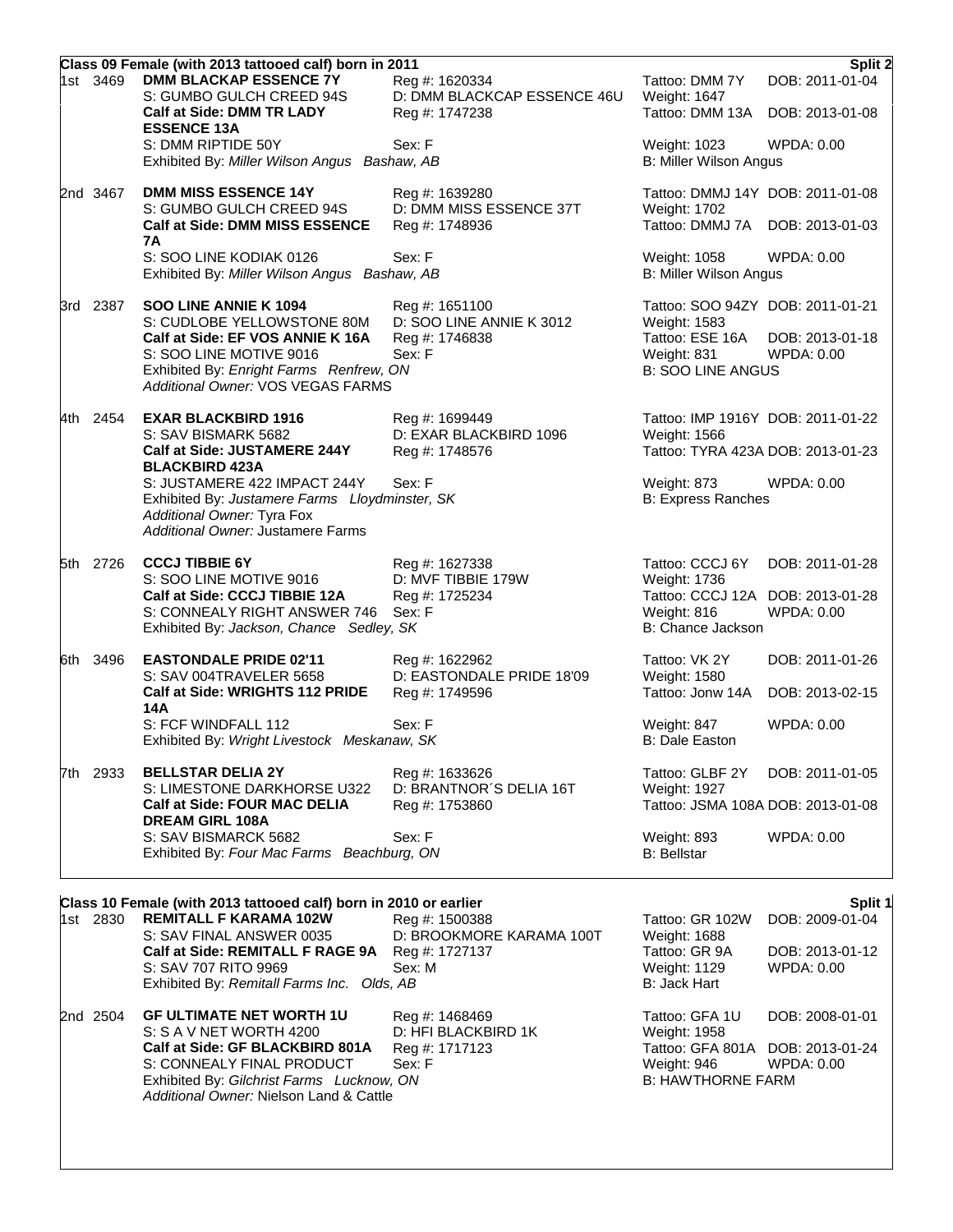|          | <b>DMM TR LADY ESSENCE 13A</b><br>S: DMM RIPTIDE 50Y                                                                                                                                             | Reg #: 1747238<br>D: DMM BLACKCAP ESSENCE 7Y                               | Tattoo: DMM 13A<br>Weight: 1023                                                                                                    | DOB: 2013-01-08<br><b>WPDA: 3.32</b>                    |
|----------|--------------------------------------------------------------------------------------------------------------------------------------------------------------------------------------------------|----------------------------------------------------------------------------|------------------------------------------------------------------------------------------------------------------------------------|---------------------------------------------------------|
| 1st 3469 | Class 11 - Senior Champion and Reserve Senior Champion Female<br>Exhibited By: Miller Wilson Angus Bashaw, AB                                                                                    |                                                                            | <b>B: Miller Wilson Angus</b>                                                                                                      | Split 0                                                 |
|          | S: PVF WINDFALL SCC 9005<br>Exhibited By: Blairs. Ag Cattle Co. Lanigan, SK                                                                                                                      | Sex: F                                                                     | Weight: 855<br><b>B: BRAD GILCHRIST</b>                                                                                            | <b>WPDA: 0.00</b>                                       |
|          | <b>Calf at Side: BLAIR'S MERCEDES</b><br>303A                                                                                                                                                    | Reg #: 1764700                                                             | Tattoo: BBC 303A DOB: 2013-02-05                                                                                                   |                                                         |
| 2140     | GF UNFORGETABLE MERCEDES 2U Reg #: 1464300<br>S: LEACHMAN SAUGAHATCHEE<br>3000C                                                                                                                  | D: HCC BLACK MERCEDES 13N                                                  | Tattoo: GFA 2U<br>Weight: 1724                                                                                                     | DOB: 2008-01-01                                         |
| 6th 2311 | <b>PRIME TIME'S 393N PRIDE 964</b><br>S: JUST-ROCK SOLID 621P<br>Calf at Side: HARVEST PRIDE 19A<br>S: HF HEMI 151T<br>Exhibited By: Harvest Angus Prince George, BC                             | Reg #: 1649261<br>D: PRIME TIME"S PRIDE 393"03<br>Reg #: 1717925<br>Sex: F | Tattoo: PTC 964W DOB: 2009-05-03<br>Weight: 1789<br>Tattoo: HARV 19A DOB: 2013-02-10<br>Weight: 898<br><b>B: Prime Time Cattle</b> | <b>WPDA: 0.00</b>                                       |
| 5th 2076 | POPLAR MEADOWS BLOSSOM 5'10 Reg #: 1553674<br>S: HF TIGER 5T<br>Calf at Side: PM BLOSSOM 124'13<br>S: HF THUNDERBIRD 146Y<br>Exhibited By: Poplar Meadows Angus Houston, BC                      | D: REMITALL BLOSSOM 253P<br>Reg #: 1734305<br>Sex: F                       | Tattoo: FIRE 5X<br>Weight: 1813<br>Tattoo: FIRE 124A DOB: 2013-03-28<br>Weight: 712<br>B: Tanya Belsham                            | DOB: 2010-01-12<br><b>WPDA: 0.00</b>                    |
| 4th 2574 | <b>PHP MISS DIANA 93W</b><br>S: SAV WALL STREET 7091<br>Calf at Side: HALL'S BONDED 93A<br>S: SOO LINE MOTIVE 9016<br>Exhibited By: Hall's Cattle Co. Craven, SK<br>Additional Owner: Rob Garner | Reg #: 1527244<br>D: PSF MISS DIANA 3N<br>Reg #: 1745078<br>Sex: M         | Tattoo: PHP 93W<br>Weight: 1839<br>Tattoo: BPH 93A<br>Weight: 971<br>B:                                                            | DOB: 2009-02-13<br>DOB: 2013-02-01<br><b>WPDA: 0.00</b> |
|          | 527S<br>Calf at Side: JENN'S 1406 FAY 135A Reg #: 1748872<br>S: EXAR FIRST CLASS 1406B<br>Exhibited By: Jones, Jennifer Lloydminster, SK                                                         | Sex: F                                                                     | Tattoo: JENJ 135A DOB: 2013-01-24<br>Weight: 843<br>B: Jennifer Jones                                                              | <b>WPDA: 0.00</b>                                       |
| 3rd 2756 | <b>JEN 527S FAY 106X</b><br>S: JUSTAMERE 1118 REVOLUTION                                                                                                                                         | Reg #: 1578818<br>D: ARCH 253M FAY 471S                                    | Tattoo: JENJ 106X DOB: 2010-04-02<br>Weight: 2071                                                                                  |                                                         |

|          | <b>DMM BLACKAP ESSENCE 7Y</b>                                                                   | Reg #: 1620334                              | Tattoo: DMM 7Y                                            | DOB: 2011-01-04                      |
|----------|-------------------------------------------------------------------------------------------------|---------------------------------------------|-----------------------------------------------------------|--------------------------------------|
|          | S: GUMBO GULCH CREED 94S                                                                        | D: DMM BLACKCAP ESSENCE 46U                 | Weight: 1647                                              | <b>WPDA: 1.58</b>                    |
| 2nd 2830 | Exhibited By: Remitall Farms Inc. Olds, AB<br><b>REMITALL F RAGE 9A</b><br>S: SAV 707 RITO 9969 | Reg #: 1727137<br>D: REMITALL F KARAMA 102W | <b>B: Remitall Farms</b><br>Tattoo: GR 9A<br>Weight: 1129 | DOB: 2013-01-12<br><b>WPDA: 3.73</b> |
|          | <b>REMITALL F KARAMA 102W</b>                                                                   | Reg #: 1500388                              | Tattoo: GR 102W                                           | DOB: 2009-01-04                      |
|          | S: SAV FINAL ANSWER 0035                                                                        | D: BROOKMORE KARAMA 100T                    | Weight: 1688                                              | WPDA: 0.95                           |

#### **Class 12 - Grand Champion and Reserve Grand Champion Female <b>Class 12 - Class 12 - Grand Champion Split 0**

|  |          | Class TZ - Grand Champion and Reserve Grand Champion Female |                             |                          | νμπ               |
|--|----------|-------------------------------------------------------------|-----------------------------|--------------------------|-------------------|
|  | 1st 3469 | Exhibited By: Miller Wilson Angus Bashaw, AB                |                             | B: Miller Wilson Angus   |                   |
|  |          | <b>DMM TR LADY ESSENCE 13A</b>                              | Reg #: 1747238              | Tattoo: DMM 13A          | DOB: 2013-01-08   |
|  |          | S: DMM RIPTIDE 50Y                                          | D: DMM BLACKCAP ESSENCE 7Y  | Weight: 1023             | <b>WPDA: 3.32</b> |
|  |          | <b>DMM BLACKAP ESSENCE 7Y</b>                               | Reg #: 1620334              | Tattoo: DMM 7Y           | DOB: 2011-01-04   |
|  |          | S: GUMBO GULCH CREED 94S                                    | D: DMM BLACKCAP ESSENCE 46U | Weight: 1647             | <b>WPDA: 1.58</b> |
|  | 2nd 2830 | Exhibited By: Remitall Farms Inc.                           | Olds. AB                    | <b>B: Remitall Farms</b> |                   |
|  |          | <b>REMITALL F RAGE 9A</b>                                   | Reg #: 1727137              | Tattoo: GR 9A            | DOB: 2013-01-12   |
|  |          | S: SAV 707 RITO 9969                                        | D: REMITALL F KARAMA 102W   | <b>Weight: 1129</b>      | <b>WPDA: 3.73</b> |
|  |          | <b>REMITALL F KARAMA 102W</b>                               | Reg #: 1500388              | Tattoo: GR 102W          | DOB: 2009-01-04   |
|  |          | S: SAV FINAL ANSWER 0035                                    | D: BROOKMORE KARAMA 100T    | Weight: 1688             | <b>WPDA: 0.95</b> |
|  |          |                                                             |                             |                          |                   |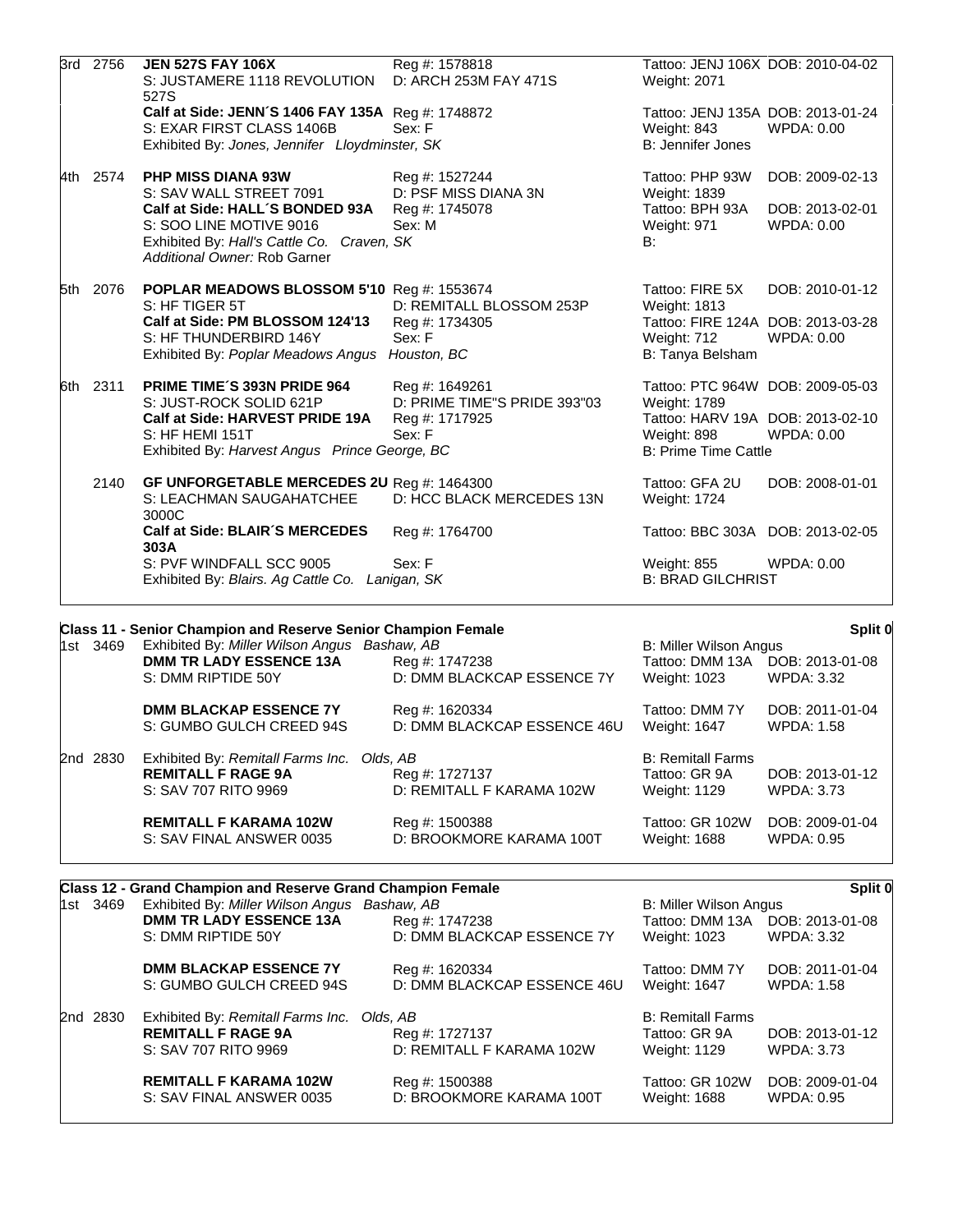|  | Class 13 - Bull born 2013                                                                                                                                     |                                                |                                                                           | Split 1                                                                                      |
|--|---------------------------------------------------------------------------------------------------------------------------------------------------------------|------------------------------------------------|---------------------------------------------------------------------------|----------------------------------------------------------------------------------------------|
|  | 1st 2450 JUSTAMERE 1422 CASH IN 461A<br>S: EXAR CLASSEN 1422B<br>Exhibited By: Justamere Farms Lloydminster, SK<br>Additional Owner: Justamere Farms          | Reg #: 1755724<br>D: REMITALL BLACKBIRD 303P   | Weight: 985<br><b>B: Justamere Farms</b>                                  | Tattoo: AFA 461A DOB: 2013-03-02<br><b>WPDA: 3.86</b>                                        |
|  | 2nd 3363 WIWA CREEK MONARCH 13'13<br>S: WIWA CREEK MONARCH 53'08<br>Exhibited By: Wiwa Creek Farms Rush Lake, SK                                              | Reg #: 1755808<br>D: YOUNG DALE KRISTINA 124S  | Weight: 788<br>B: Ian Gross                                               | Tattoo: PDE 13A DOB: 2013-04-07<br><b>WPDA: 3.63</b>                                         |
|  | 3rd 2913 BAR-E-L MUCHMORE 155A<br>S: SOUTHLAND THRILLER 83X<br>Exhibited By: BAR-E-L Angus Stettler, AB                                                       | Reg #: 1761442<br>D: BAR-E-L DUCHESS 160U      | Weight: 910<br>B: David & Lynne Longshore                                 | Tattoo: YHB 155A DOB: 2013-03-06<br><b>WPDA: 3.64</b>                                        |
|  | 4th 2467 NORTHERN VIEW NET WORTH 124A<br>S: NORTHERN VIEW NET WORTH 104Y<br>Exhibited By: Northern View Angus Neudorf, SK                                     | Reg #: 1763000<br>D: NORTHERN VIEW PRIDE 8Y    | Weight: 896                                                               | Tattoo: URZ 124A DOB: 2013-03-19<br><b>WPDA: 3.80</b><br>B: Alvin Frick, Northern View Angus |
|  | 5th 3494 WRIGHTS 112 WINDFALL 17A                                                                                                                             | Reg #: 1762049                                 | Tattoo: JONW<br><b>17A</b>                                                | DOB: 2013-03-18                                                                              |
|  | S: FCF WINDFALL 112Y<br>Exhibited By: Wright Livestock Meskanaw, SK                                                                                           | D: WRIGHTS 204 DUCHESS 19Y                     | Weight: 874<br>B: Jon Wright                                              | <b>WPDA: 3.69</b>                                                                            |
|  | 6th 3197 MAINSTREAM ON THE ROCKS 28A<br>S: PVF WINDFALL SCC 9005<br>Exhibited By: Mainstream Genetics Watrous, SK                                             | Reg #: 1764356<br>D: MSG WHITNEY 83W           | Weight: 909<br><b>B: MAINSTREAM GENETICS</b>                              | Tattoo: MSG 28A DOB: 2013-03-06<br>WPDA: 3.65                                                |
|  | 7th 3415 C. WARD'S C DOMINATION 29A                                                                                                                           | Reg #: 1761671                                 | Tattoo: COLW<br>29A                                                       | DOB: 2013-03-01                                                                              |
|  | S: RED TER-RON REALDEAL 01W<br>Exhibited By: Ward's Red Angus Saskatoon, SK                                                                                   | D: C. WARD'S ERICA 97N                         | Weight: 910<br><b>B: Cole Ward</b>                                        | <b>WPDA: 3.58</b>                                                                            |
|  | 8th 3036 MHLDATELINE 46A<br>S: MVF DATELINE 68U<br>Exhibited By: Mokelky Holdings Ltd. Lampman, SK                                                            | Reg #: 1765466<br>D: FRL HEATHER 939W          | Weight: 838<br>B: Mokelky Holdings Ltd                                    | Tattoo: MHL 46A DOB: 2013-03-15<br><b>WPDA: 3.48</b>                                         |
|  | Class 13 - Bull born 2013                                                                                                                                     |                                                |                                                                           | Split 2                                                                                      |
|  | 1st 2492 SIX MILE & CO OUTLAW 528A                                                                                                                            | Reg #: 1764489                                 | Tattoo: SIXM<br>528A                                                      | DOB: 2013-02-15                                                                              |
|  | S: CONNEALY COMPLETE 8454<br>Exhibited By: Six Mile Ranch Ltd. Fir Mountain, SK<br>Additional Owner: BREED CREEK RANCH<br>Additional Owner: SILVER SAGE ANGUS | D: SIX MILE TIBBIE 901W                        | Weight: 941<br><b>B: Six Mile Ranch</b>                                   | <b>WPDA: 3.51</b>                                                                            |
|  | 2nd 3268 ISLA BANK ALEUTIAN 1305<br>S: HF ALASKAN 94T<br>Exhibited By: Isla Bank Angus Farm Delisle, SK                                                       | Reg #: 1763229<br>D: HALCYON SYRINGA 916W      | Weight: 958<br>B: John Buswell                                            | Tattoo: SAI 305A DOB: 2013-02-26<br><b>WPDA: 3.73</b>                                        |
|  | 3rd 3199 MAINSTREAM ALL NIGHTER 29A<br>S: EXAR RAVEN 8096<br>Exhibited By: Mainstream Genetics Watrous, SK                                                    | Reg #: 1764381<br>D: EXAR BLACKBIRD 9574       | Weight: 1006<br><b>B: Mainstream Genetics</b>                             | Tattoo: MSG 29A DOB: 2013-02-22<br>WPDA: 3.85                                                |
|  | 4th 3101 N7'S HOUND DOG 42A<br>S: N7'S ELVIS 9Y<br>Exhibited By: N7 Stock Farm Douglas, MB                                                                    | Reg #: 1737969<br>D: N7'S HEROINE 5X           | Weight: 910<br>B: N7 Stock Farm                                           | Tattoo: NGW 42A DOB: 2013-02-12<br><b>WPDA: 3.36</b>                                         |
|  | 5th 2887 20/20 FREE RIDE 30A<br>S: SOUTHLAND FREE RIDE 68R<br>Exhibited By: 20/20 Angus Paynton, SK                                                           | Reg #: 1718149<br>D: 20/20 MISS ESSENCE 7T     | Weight: 1126<br><b>B: OWEN &amp; BERNADETTE</b><br>LEGAARDEN, 20/20 ANGUS | Tattoo: BOLD 30A DOB: 2013-02-12<br><b>WPDA: 4.15</b>                                        |
|  | 3413 WARD'S HEMI 45A                                                                                                                                          | Reg #: 1763157                                 | Tattoo: DRAW<br>45A                                                       | DOB: 2013-02-16                                                                              |
|  | S: DFCC 176W HEMI 50Y<br>Exhibited By: Ward's Red Angus Saskatoon, SK                                                                                         | D: WARD'S SUSAN 350W                           | Weight: 930<br>B: Clarke Ward                                             | <b>WPDA: 3.48</b>                                                                            |
|  | 3173 R DOUBLE C AXEL 25'13<br>S: C. WARD'S RIOT 45W<br>Exhibited By: Redekop Cattle Company Vanscoy, SK                                                       | Reg #: 1745470<br>D: DOUBLE AA BARGITTA 198'09 | Weight: 819<br>B: Redekop Cattle Company                                  | Tattoo: SJR 25A DOB: 2013-02-14<br><b>WPDA: 3.04</b>                                         |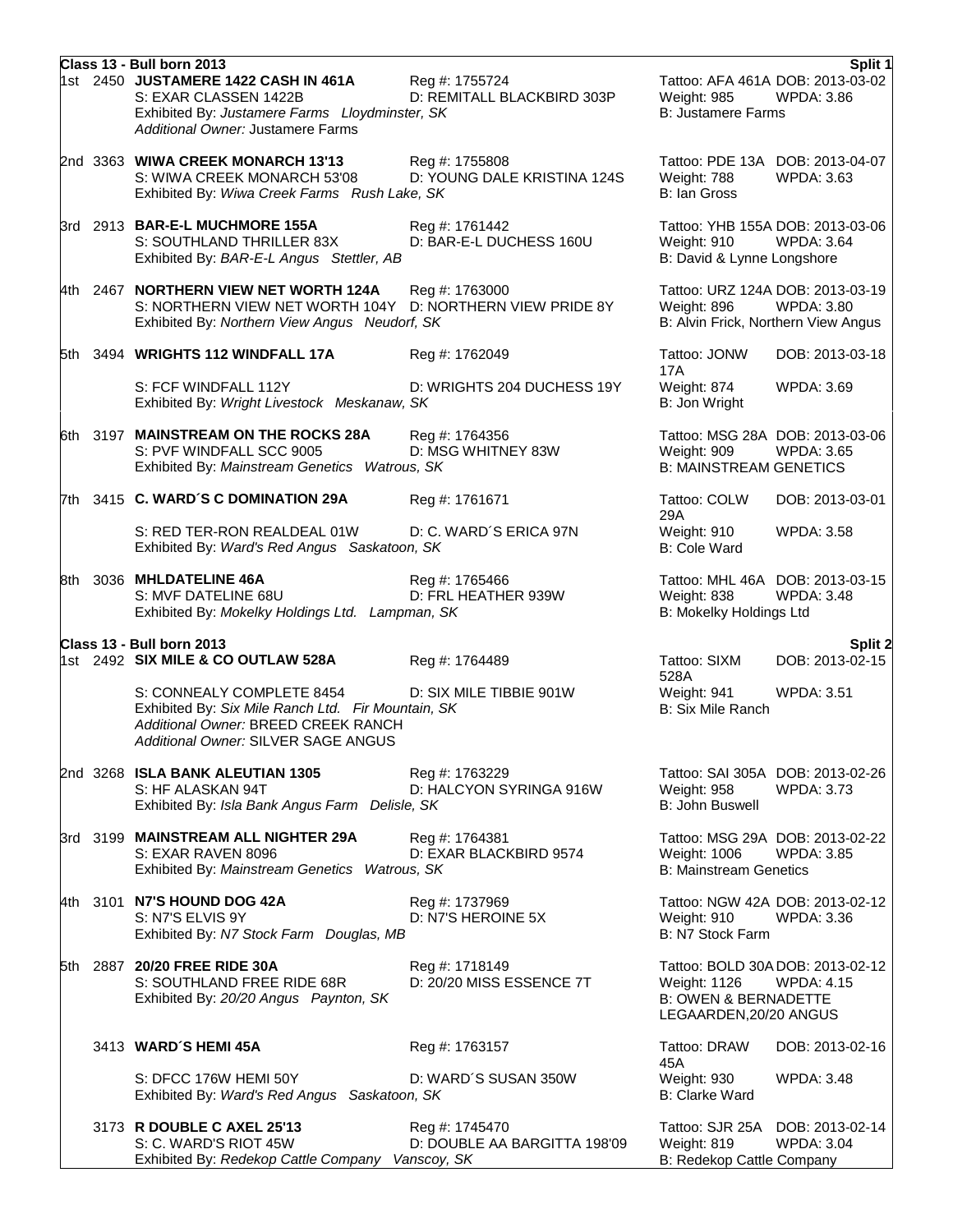|  | Class 13 - Bull born 2013<br>1st 3329 SY COWMAN'S MOTIVE 55A<br>S: SOO LINE MOTIVE 9016<br>Exhibited By: Symens Land and Cattle Co. Claresholm, AB | Reg #: 1754608<br>D: WYNNBROOKS 15R                | Split 3<br>Tattoo: WYF 55A DOB: 2013-02-10<br><b>WPDA: 3.74</b><br>Weight: 1020<br>B: Symens Land and Cattle Co       |
|--|----------------------------------------------------------------------------------------------------------------------------------------------------|----------------------------------------------------|-----------------------------------------------------------------------------------------------------------------------|
|  | 2nd 3472 DMM BRICK 48A<br>S: GUMBO GULCH CREED 94S<br>Exhibited By: Miller Wilson Angus Bashaw, AB                                                 | Reg #: 1759707<br>D: DMM MISS ESSENCE 37T          | Tattoo: DMM 48A DOB: 2013-02-09<br>Weight: 1093<br><b>WPDA: 3.96</b><br><b>B: Miller Wislon Angus</b>                 |
|  | 3rd 2679 HLC 1220 TITANIUM 297A<br>S: JL WARDEN 1220<br>Exhibited By: Hollinger Land & Cattle Neudorf, SK                                          | Reg #: 1736018<br>D: DOUBLE D HEROINE 14U          | Tattoo: CHD 297ADOB: 2013-02-11<br><b>WPDA: 3.87</b><br>Weight: 1052<br>B: Hollinger Land & Cattle                    |
|  | 4th 2473 NORTHERN VIEW BISMARCK 104A<br>S: CFS BISMARCK 11X<br>Exhibited By: Northern View Angus Neudorf, SK                                       | Reg #: 1744145<br>D: NORTHERN VIEW TIBBIE 71R      | Tattoo: FTA 104A DOB: 2013-02-05<br>Weight: 1068<br><b>WPDA: 3.84</b><br>B: Northern View Angus-Troy and<br>Amy Frick |
|  | 5th 3189 FOREST GATE APOCALYPSE 5A<br>S: DFCC 33T BULLSEYE 74Y                                                                                     | Reg #: 1764773<br>D: SOUTH PARK CORNERSTONE<br>22U | Tattoo: FGR 5A<br>DOB: 2013-02-09<br>Weight: 961<br><b>WPDA: 3.51</b>                                                 |
|  | Exhibited By: Forest Gate Ranch Christopher Lake, SK                                                                                               |                                                    | B: South Park Cattle Co.                                                                                              |
|  | 6th 3247 J SQUARE S BOSS 328A<br>S: FF STIMULANT Y40<br>Exhibited By: J Square S Angus Grayson, SK                                                 | Reg #: 1718708<br>D: MVF TIBBIE 60S                | Tattoo: SIES 328ADOB: 2013-02-07<br>Weight: 899<br><b>WPDA: 3.26</b><br><b>B: Jordan Sies</b>                         |
|  | 3073 STANDARD HILL BENGAL 479A<br>S: HF TIGER 5T<br>Exhibited By: Standard Hill Livestock Maidstone, SK                                            | Reg #: 1760552<br>D: STANDARD HILL LADY ANN 23P    | Tattoo: SHL 479A DOB: 2013-02-08<br><b>WPDA: 3.52</b><br>Weight: 969<br><b>B: LES &amp; ETHEL SMITH</b>               |
|  | Class 13 - Bull born 2013                                                                                                                          |                                                    | Split 4                                                                                                               |
|  | 1st 3341 TRIPLE L CRAZY TRAIN 17A<br>S: FCF WINDFALL 112Y<br>Exhibited By: Triple L Angus Viscount, SK                                             | Reg #: 1761553<br>D: ELLIOTT BLACKCAP 8R           | Tattoo: RKT 17A DOB: 2013-02-01<br>Weight: 1014<br>WPDA: 3.60<br><b>B: TRIPLE L ANGUS</b>                             |
|  | 2nd 2567 HALL'S MOTION 12A<br>S: SOO LINE MOTIVE 9016<br>Exhibited By: Hall's Cattle Co. Craven, SK                                                | Reg #: 1745080<br>D: PSF ROSEBUD 12T               | Tattoo: BPH 12A DOB: 2013-02-03<br><b>WPDA: 3.55</b><br>Weight: 995<br>B: Barry, Patty, Megan & Justin Hall           |
|  | 3rd 2073 PM REALITY CHECK 28'13<br>S: HF THUNDERBIRD 146Y<br>Exhibited By: Poplar Meadows Angus Houston, BC                                        | Reg #: 1752468<br>D: MVF PRINCESS 72X              | Tattoo: FIRE 28A DOB: 2013-02-03<br><b>WPDA: 3.35</b><br>Weight: 945<br>B: Tanya Belsham                              |
|  | 4th 2068 PM THUNDERSTRUCK 22'13<br>S: HF THUNDERBIRD 146Y<br>Exhibited By: Poplar Meadows Angus Houston, BC                                        | Reg #: 1752467<br>D: MVF ROSEBUD 313U              | Tattoo: FIRE 22A DOB: 2013-02-02<br>Weight: 882<br><b>WPDA: 3.12</b><br>B: Tanya Belsham                              |
|  | 5th 3332 SY AMAZINGLY COOL 20A<br>S: BUSHS COOL RUNNINGS<br>Exhibited By: Symens Land and Cattle Co. Claresholm, AB                                | Reg #: 1754606<br>D: SY 61X                        | Tattoo: WYF 20A DOB: 2013-02-04<br><b>WPDA: 3.50</b><br>Weight: 988<br>B: Symens Land and Cattle Co                   |
|  | 6th 3188 FOREST GATE APOLLO 1A<br>S: DFCC 33T BULLSEYE 74Y<br>Exhibited By: Forest Gate Ranch Christopher Lake, SK                                 | Reg #: 1764772<br>D: EASTONDALE ANNIE K 76 `07     | Tattoo: FGR 1A<br>DOB: 2013-02-01<br>Weight: 966<br><b>WPDA: 3.43</b><br>B: South Park Cattle Co.                     |
|  | 7th 2672 ABACUS OCTANE 50A<br>S: BUCK LAKE OUTFITTER 104X<br>Exhibited By: Abacus Angus High River, AB                                             | Reg #: 1756076<br>D: WILLABAR BLACKBIRD 13S        | Tattoo: ABC 50A DOB: 2013-02-04<br>Weight: 1033<br><b>WPDA: 3.69</b><br>B: Abacus Angus                               |
|  | 8th 2912 LOCK SHAFT 35A<br>S: LLB 44U BLACKMAN 203Y<br>Exhibited By: Lock Farms Ltd. Macklin, SK                                                   | Reg #: 1761560<br>D: DFCC 32T FOREVER 25W          | Tattoo: JOLO 35A DOB: 2013-02-04<br>Weight: 825<br>WPDA: 2.96<br><b>B: JONATHAN LOCK</b>                              |
|  | Class 13 - Bull born 2013                                                                                                                          |                                                    | Split 5                                                                                                               |
|  | 1st 3367 WIWA CREEK ULTERIOR 77'13<br>S: SOO LINE MOTIVE 9016<br>Exhibited By: Wiwa Creek Farms Rush Lake, SK                                      | Reg #: 1728799<br>D: WIWA CREEK ERICA 79'08        | Tattoo: PDE 77A DOB: 2013-01-31<br>Weight: 1071<br>WPDA: 3.78<br>B: Ian Gross                                         |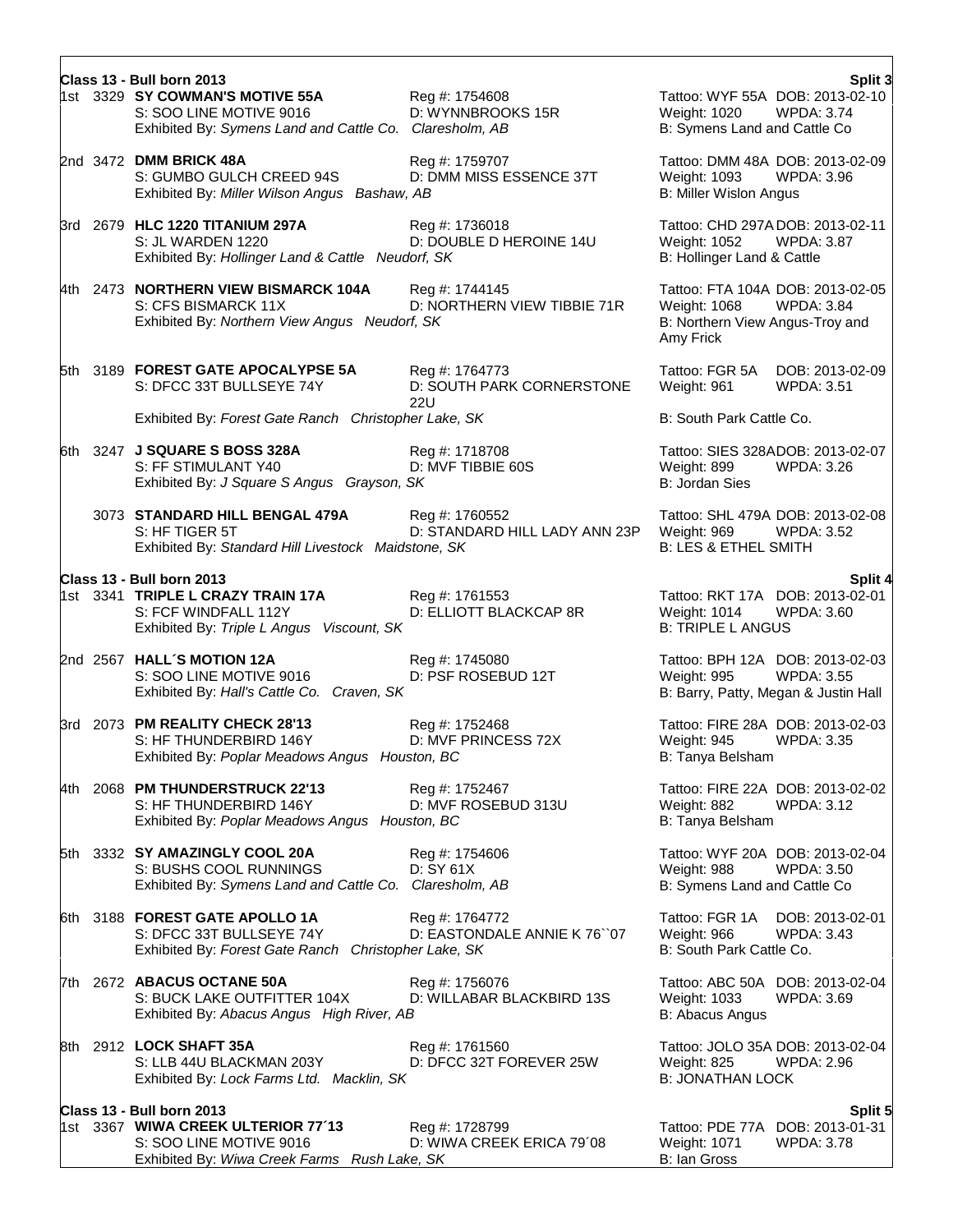|  | 2nd 2826 REMITALL WEST BALTIMORE ET 26A<br>S: WAF ZORZAL 321U<br>Exhibited By: Remitall- West Olds, AB                            | Reg #: 1750631<br>D: REMITALL WEST TIP TOP 898U                     | Weight: 991<br><b>B: Remitall West</b>            | Tattoo: REMI 26A DOB: 2013-01-27<br><b>WPDA: 3.45</b>     |
|--|-----------------------------------------------------------------------------------------------------------------------------------|---------------------------------------------------------------------|---------------------------------------------------|-----------------------------------------------------------|
|  | 3rd 3282 SCC BALOO 31A<br>S: GEIS BALOO 13'08<br>Exhibited By: Stewart Cattle Co. Russell, MB                                     | Reg #: 1718562<br>D: SCC PRIDE 02T                                  | Weight: 1075<br>B: Stewart Cattle Co.             | Tattoo: BDS 31A DOB: 2013-01-29<br><b>WPDA: 3.77</b>      |
|  | 4th 2053 BANDURA MR. ENDURANCE 51A<br>S: WCC PRINCIPAL X62<br>Exhibited By: Bandura Ranches Duchess,, AB                          | Reg #: 1732539<br>D: BANDURA BLACK LADY 8X                          | Weight: 976<br>B: Joe & Sandy Bandura             | Tattoo: BAN 51A DOB: 2013-01-29<br><b>WPDA: 3.40</b>      |
|  | 5th 3072 STANDARD HILL EMPORER 484A<br>S: STANDARD HILL YAHOO 68Y<br>Exhibited By: Standard Hill Livestock Maidstone, SK          | Reg #: 1760555<br>D: STANDARD HILL LADY ANN 24R                     | Weight: 1042<br><b>B: LES &amp; ETHEL SMITH</b>   | Tattoo: SHL 484A DOB: 2013-01-31<br>WPDA: 3.68            |
|  | 6th 2120 TSN BLACK FORREST 77A<br>S: SCC TOUCHDOWN 57T<br>Exhibited By: TSN Livestock Brandon, MB                                 | Reg #: 1740233<br>D: MVF DOLLY 231M                                 | Weight: 1009<br><b>B: TSN Livestock</b>           | Tattoo: TSN 77A DOB: 2013-01-30<br><b>WPDA: 3.55</b>      |
|  | 2708 HI LOW TIGER2 1A<br>S: HI LOW TIGER 12Y<br>Exhibited By: Hi Low Angus Lumsden, SK                                            | Reg #: 1756370<br>D: HI LOW LADT MCHENRY 118X                       | Tattoo: HTD 1A<br>Weight: 914<br>B: Dan T. Howell | DOB: 2013-01-29<br><b>WPDA: 3.21</b>                      |
|  | 2326 NU-HORIZON SKY HIGH 310A<br>S: JL UPWARD 1196<br>Exhibited By: Nu-Horizon Angus Lipton, SK                                   | Reg #: 1719040<br>D: NU-HORIZON TIBBIE 101Y                         | Weight: 842<br><b>B: NU-HORIZON ANGUS</b>         | Tattoo: TK 310A DOB: 2013-01-28<br><b>WPDA: 2.94</b>      |
|  | Class 13 - Bull born 2013                                                                                                         |                                                                     |                                                   | Split 6                                                   |
|  | 1st 3289 <b>SCC UPGRADE 13A</b><br>S: STYLES UPGRADE J59<br>Exhibited By: Stewart Cattle Co. Russell, MB                          | Reg #: 1726573<br>D: SCC LADY BLOSSOM 1R                            | Weight: 1021<br>B: Stewart Cattle Co.             | Tattoo: BDS 13A DOB: 2013-01-23<br><b>WPDA: 3.51</b>      |
|  | 2nd 2317 HARVEST ASTRONAUT 11A<br>S: HF HEMI 151T                                                                                 | Reg #: 1721845<br>D: POPLAR MEADOWS MAYFLOWER Weight: 1164<br>G 22S |                                                   | Tattoo: HARV 11ADOB: 2013-01-22<br><b>WPDA: 3.96</b>      |
|  | Exhibited By: Harvest Angus Prince George, BC                                                                                     |                                                                     | <b>B: Harvest Angus</b>                           |                                                           |
|  | 3rd 2381 DWAJO SILVERADO 24A<br>S: YOUNG DALE YOUN GUN 67Y<br>Exhibited By: DWAJO ANGUS CAMPCREEK, AB                             | Reg #: 1742750<br>D: DWAJO GAMMER 83T                               | Weight: 1234<br><b>B: DWAYNE EMERY</b>            | Tattoo: DJE 24A DOB: 2013-01-23<br><b>WPDA: 4.21</b>      |
|  | 4th 2669 ABACUS SI 33A<br>S: BUCK LAKE OUTFITTER 104X<br>Exhibited By: Abacus Angus High River, AB                                | Reg #: 1764053<br>D: DWAJO TIBBIE 1T                                | Weight: 1045<br>B: Abacus Angus                   | Tattoo: ABC 33A DOB: 2013-01-22<br><b>WPDA: 3.57</b>      |
|  | 5th 3117 CRESCENT CREEK CHISUM 24A<br>S: S CHISUM 6175                                                                            | Reg #: 1738041<br>D: CRESCENT CREEK LADY ANNE<br>21T                | Weight: 1041                                      | Tattoo: WOS 24A DOB: 2013-01-25<br><b>WPDA: 3.60</b>      |
|  | Exhibited By: Crescent Creek Angus Goodeve, SK                                                                                    |                                                                     | B: Wes Olynyk                                     |                                                           |
|  | 6th 3336 DMM PURSUIT 31A<br>S: DMM ROAR 16X<br>Exhibited By: Syrnyk, Raina Ethelbert, MB<br>Additional Owner: Miller Wilson Angus | Reg #: 1747247<br>D: DMM LADY 10T                                   | Weight: 1087<br>B: Miller Wilson Angus            | Tattoo: DMM 31A DOB: 2013-01-24<br><b>WPDA: 3.75</b>      |
|  | 2685 HLC 1220 WARDEN 273A<br>S: JL WARDEN 1220<br>Exhibited By: Hollinger Land & Cattle Neudorf, SK                               | Reg #: 1735928<br>D: DOUBLE D MANDY 9M9 21M                         | Weight: 993<br>B: Hollinger Land & Cattle         | Tattoo: CHD 273A DOB: 2013-01-22<br>WPDA: 3.40            |
|  | 3118 CRESCENT CREEK CHIZZLAR 10A<br>S: S CHISUM 6175<br>Exhibited By: Crescent Creek Angus Goodeve, SK                            | Reg #: 1738036<br>D: CRESCENT CREEK ROSEBUD 6R Weight: 1018         | B: Wes Olynyk                                     | Tattoo: WOS 10A DOB: 2013-01-20<br>WPDA: 3.46             |
|  | Class 13 - Bull born 2013                                                                                                         |                                                                     |                                                   |                                                           |
|  | 1st 2603 HF PATRIOT 38A<br>S: HF REBEL 53Y<br>Exhibited By: Hamilton Farms Cochrane, AB                                           | Reg #: 1765454<br>D: HF ECHO 120W                                   | Weight: 1018<br><b>B: Hamilton Farms</b>          | Split 7<br>Tattoo: HAMI 38A DOB: 2013-01-16<br>WPDA: 3.40 |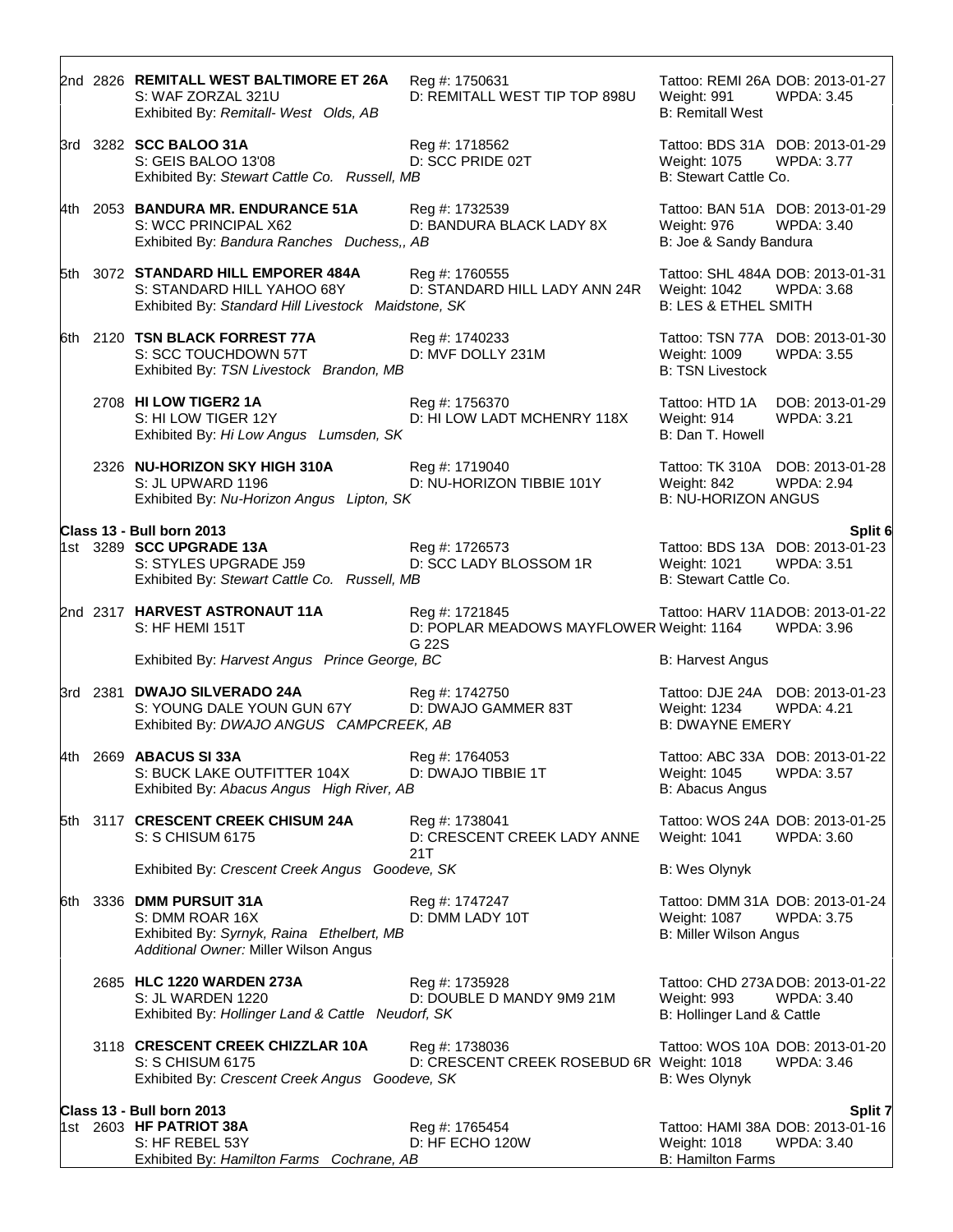|  | 2nd 2683 HLC 1220 SLOW RIDE 266A<br>S: JL WARDEN 1220<br>Exhibited By: Hollinger Land & Cattle Neudorf, SK                                               | Reg #: 1736107<br>D: HLC MISS MARION 5X                       | Weight: 1036<br>B: Hollinger Land & Cattle                   | Tattoo: CHD 266A DOB: 2013-01-12<br><b>WPDA: 3.43</b> |
|--|----------------------------------------------------------------------------------------------------------------------------------------------------------|---------------------------------------------------------------|--------------------------------------------------------------|-------------------------------------------------------|
|  | 3rd 2458 JUSTAMERE 406S BIG GUN 414A<br>S: JUSTAMERE 253 BADA BING 406S<br>Exhibited By: Justamere Farms Lloydminster, SK                                | Reg #: 1755733<br>D: JUSTAMERE L547 ROSEBUD 834T Weight: 1058 | <b>B: Justamere Farms</b>                                    | Tattoo: AFA 414A DOB: 2013-01-16<br><b>WPDA: 3.53</b> |
|  | 4th 2470 NORTHERN VIEW IMPRINT 85A<br>S: CONNEALY IMPRINT 8317<br>Exhibited By: Northern View Angus Neudorf, SK                                          | Reg #: 1744129<br>D: NORTHERN VIEW RUTH 81S                   | Weight: 1223<br>B: Northern View Angus-Troy and<br>Amy Frick | Tattoo: FTA 85A DOB: 2013-01-12<br><b>WPDA: 4.05</b>  |
|  | 5th 2323 OAV SAMURAI 5A<br>S: HF TIGER 5T<br>Exhibited By: Lakeland College Student Managed Farm Vermilion, AB                                           | Reg #: 1722005<br>D: J SQUARE S QUEEN 12W                     | Tattoo: 0AV5A<br>Weight: 995<br><b>B: LAKELAND COLLEGE</b>   | DOB: 2013-01-12<br>WPDA: 3.29                         |
|  | 6th 3408 KEMP BROTHERS ALL THE WAY 8A<br>S: MCTAL PURE PRODUCT 903-55<br>Exhibited By: Walkerbrae Farms guelph, ON<br>Additional Owner: Walkerbrae Farms | Reg #: 1757215<br>D: STALBURN ZARA 20R                        | Tattoo: KBF 8A<br>Weight: 1166<br><b>B: Kemp Brothers</b>    | DOB: 2013-01-14<br><b>WPDA: 3.89</b>                  |
|  | 7th 2123 TSN LADY'S MAN 19A<br>S: SAV BRILLIANCE 8077<br>Exhibited By: TSN Livestock Brandon, MB                                                         | Reg #: 1740217<br>D: GAMBLES LADY 2197                        | Weight: 966<br><b>B: TSN Livestock</b>                       | Tattoo: TSN 19A DOB: 2013-01-11<br><b>WPDA: 3.19</b>  |
|  | 8th 2464 FREYBURN ALLIANCE 36A<br>S: MVF ALLIANCE 156T<br>Exhibited By: Freyburn Angus Farms Oxbow, SK                                                   | Reg #: 1744626<br>D: FREYBURN ERICA 106W                      | Tattoo: RF 36A<br>Weight: 791<br>B: Jason R Frey             | DOB: 2013-01-13<br><b>WPDA: 2.63</b>                  |
|  | 2836 REMITALL F AGITATOR 12A<br>S: SAV PRODIGY 8101                                                                                                      | Reg #: 1727139<br>D: JUSTAMERE 1537 KEEPSAKE<br>512U          | Tattoo: GR 12A<br>Weight: 1003                               | DOB: 2013-01-13<br><b>WPDA: 3.32</b>                  |
|  |                                                                                                                                                          |                                                               |                                                              |                                                       |
|  | Exhibited By: Remitall Farms Inc. Olds, AB                                                                                                               |                                                               | <b>B: Remitall Farms</b>                                     |                                                       |
|  | Class 13 - Bull born 2013                                                                                                                                |                                                               |                                                              | Split 8                                               |
|  | 1st 2543 COME AS U R STIMULUS 15A<br>S: CONNEALY STIMULUS 8419<br>Exhibited By: Come As U R Storthoaks, SK                                               | Reg #: 1723540<br>D: JL LADY 06 112                           | Weight: 1195<br>B: Come As U R                               | Tattoo: CAUR 15ADOB: 2013-01-07<br><b>WPDA: 3.88</b>  |
|  | 2nd 2580 BELVIN AIRWOLF 4'13<br>S: B C LOOKOUT 7024<br>Exhibited By: Belvin Angus Innisfail, AB                                                          | Reg #: 1724692<br>D: BELVIN LADY BLOSSOM 67'11                | Weight: 969<br>B: Mabel & Gavin Hamilton, Belvin<br>Angus    | Tattoo: GDH 4A DOB: 2013-01-01<br><b>WPDA: 3.10</b>   |
|  | 3rd 2584 BELVIN AIRWALK 16'13<br>S: RING CREEK EL TIGRE 9X<br>Exhibited By: Belvin Angus Innisfail, AB                                                   | Reg #: 1724695<br>D: BELVIN LADY BLOSSOM 70'08                | Weight: 1084<br>B: Mabel & Gavin Hamilton, Belvin<br>Angus   | Tattoo: GDH 16A DOB: 2013-01-09<br><b>WPDA: 3.55</b>  |
|  | 4th 2583 BELVIN ANARCHY 14'13<br>S: HF KODIAK 5R<br>Exhibited By: Belvin Angus Innisfail, AB                                                             | Reg #: 1761013<br>D: S A V EMBLYNETTE 5486                    | Weight: 1012<br>B: Jason George                              | Tattoo: GDH 14A DOB: 2013-01-08<br><b>WPDA: 3.31</b>  |
|  | 5th 3245 J SQUARE S JAG 309A<br>S: HF TIGER 5T<br>Exhibited By: J Square S Angus Grayson, SK                                                             | Reg #: 1718694<br>D: MVF LADY ANN 934S                        | Weight: 1028<br><b>B: Jordan Sies</b>                        | Tattoo: SIES 309ADOB: 2013-01-06<br><b>WPDA: 3.34</b> |
|  | 6th 2472 NORTHERN VIEW UPWARD 76A<br>S: NORTHERN VIEW UPWARD 93Y<br>Exhibited By: Northern View Angus Neudorf, SK                                        | Reg #: 1744123<br>D: NORTHERN VIEW PRINCESS 95X Weight: 1211  | B: Troy & Amy Frick                                          | Tattoo: FTA 76A DOB: 2013-01-05<br><b>WPDA: 3.92</b>  |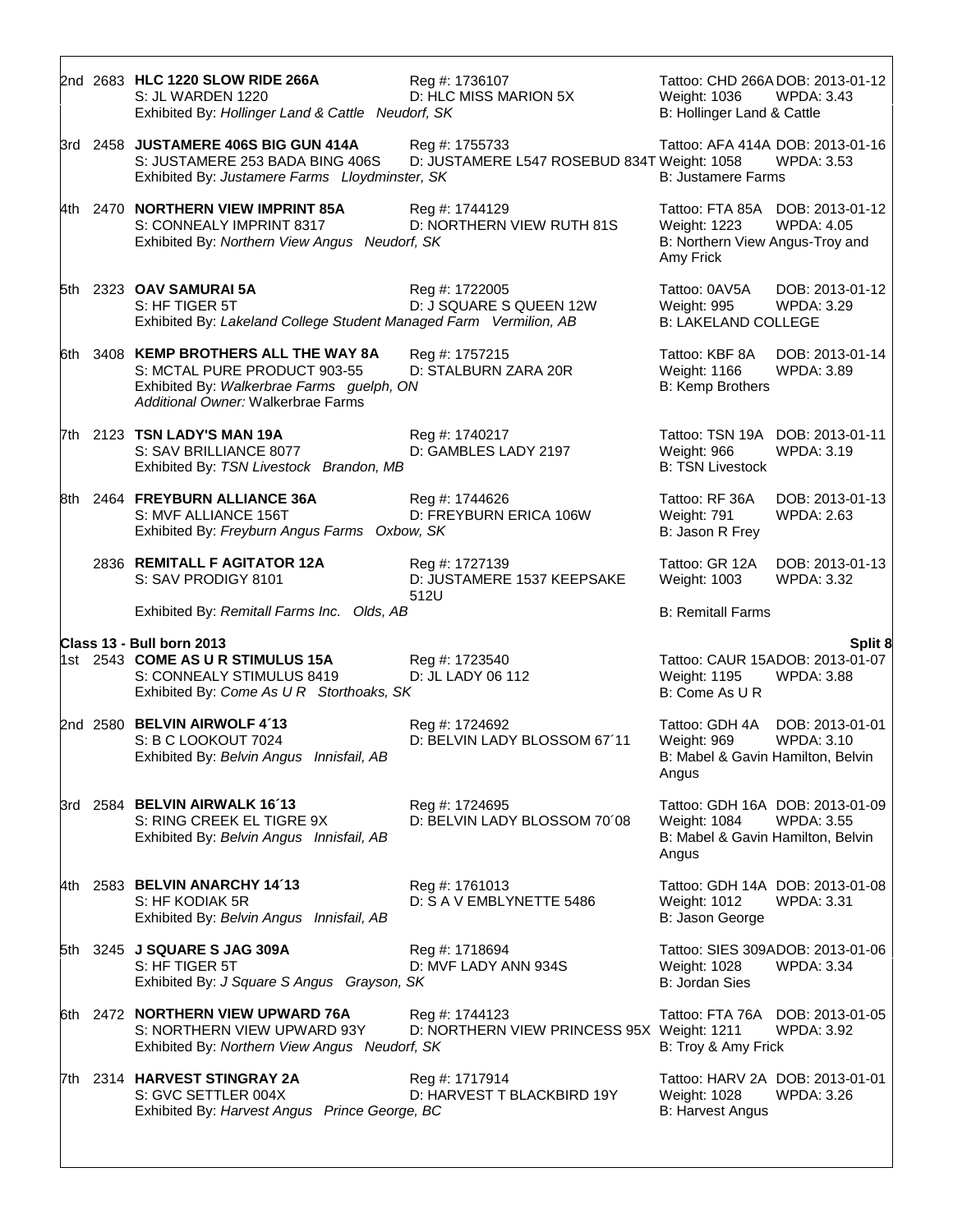|     | 8th 2541 COME AS U R STIMULUS 18A<br>S: CONNEALY STIMULUS 8419<br>Exhibited By: Come As U R Storthoaks, SK                                                                                                                      | Reg #: 1723543<br>D: JL LADY 06 112                          | Weight: 1062<br>B: Come As U R                             | Tattoo: CAUR 18ADOB: 2013-01-09<br><b>WPDA: 3.47</b>                                          |
|-----|---------------------------------------------------------------------------------------------------------------------------------------------------------------------------------------------------------------------------------|--------------------------------------------------------------|------------------------------------------------------------|-----------------------------------------------------------------------------------------------|
|     | Class 14 - Junior Division Calf Champion and Reserve Calf Champion Bull<br>1st 2450 JUSTAMERE 1422 CASH IN 461A<br>S: EXAR CLASSEN 1422B<br>Exhibited By: Justamere Farms Lloydminster, SK<br>Additional Owner: Justamere Farms | Reg #: 1755724<br>D: REMITALL BLACKBIRD 303P                 | Weight: 985<br><b>B: Justamere Farms</b>                   | Split 0<br>Tattoo: AFA 461A DOB: 2013-03-02<br><b>WPDA: 3.86</b>                              |
|     | 2nd 3363 WIWA CREEK MONARCH 13'13<br>S: WIWA CREEK MONARCH 53'08<br>Exhibited By: Wiwa Creek Farms Rush Lake, SK                                                                                                                | Reg #: 1755808<br>D: YOUNG DALE KRISTINA 124S                | Weight: 788<br>B: Ian Gross                                | Tattoo: PDE 13A DOB: 2013-04-07<br><b>WPDA: 3.63</b>                                          |
|     |                                                                                                                                                                                                                                 |                                                              |                                                            |                                                                                               |
|     | Class 15 - Intermediate Division Calf Champion and Reserve Calf Champion Bull<br>1st 3329 SY COWMAN'S MOTIVE 55A<br>S: SOO LINE MOTIVE 9016<br>Exhibited By: Symens Land and Cattle Co. Claresholm, AB                          | Reg #: 1754608<br>D: WYNNBROOKS 15R                          | Weight: 1020<br>B: Symens Land and Cattle Co               | Split 0<br>Tattoo: WYF 55A DOB: 2013-02-10<br><b>WPDA: 3.74</b>                               |
|     | 2nd 2472 NORTHERN VIEW UPWARD 76A<br>S: NORTHERN VIEW UPWARD 93Y<br>Exhibited By: Northern View Angus Neudorf, SK                                                                                                               | Reg #: 1744123<br>D: NORTHERN VIEW PRINCESS 95X Weight: 1211 | B: Troy & Amy Frick                                        | Tattoo: FTA 76A DOB: 2013-01-05<br><b>WPDA: 3.92</b>                                          |
|     | Class 16 - Senior Division Calf Champion and Reserve Calf Champion Bull<br>1st 3367 WIWA CREEK ULTERIOR 77'13<br>S: SOO LINE MOTIVE 9016<br>Exhibited By: Wiwa Creek Farms Rush Lake, SK                                        | Reg #: 1728799<br>D: WIWA CREEK ERICA 79'08                  | Weight: 1071<br>B: Ian Gross                               | Split 0<br>Tattoo: PDE 77A DOB: 2013-01-31<br><b>WPDA: 3.78</b>                               |
|     | 2nd 3289 SCC UPGRADE 13A<br>S: STYLES UPGRADE J59<br>Exhibited By: Stewart Cattle Co. Russell, MB                                                                                                                               | Reg #: 1726573<br>D: SCC LADY BLOSSOM 1R                     | Weight: 1021<br>B: Stewart Cattle Co.                      | Tattoo: BDS 13A DOB: 2013-01-23<br><b>WPDA: 3.51</b>                                          |
|     | Class 17 - Bull, born Jan 1 - Jun 30, 2012                                                                                                                                                                                      |                                                              |                                                            |                                                                                               |
|     | 1st 2829 REMITALL F PROSPECTOR 110Z<br>S: SAV PRODIGY 8101<br>Exhibited By: Remitall Farms Inc. Olds, AB<br><b>Additional Owner: Remitall Farms</b><br>Additional Owner: Willow Springs Ranch, BC                               | Reg #: 1670416<br>D: REMITALL ELLEGRA 719U                   | Weight: 1962<br><b>B: Remitall Farms</b>                   | Split 1<br>Tattoo: GR 110Z DOB: 2012-02-15<br>WPDA: 3.09                                      |
|     | 2nd 3449 WILBAR CAPACITY 99Z<br>S: PEAK DOT CAPACITY 601W<br>Exhibited By: Wilbar Farms Dundurn, SK                                                                                                                             | Reg #: 1701337<br>D: WILBAR GEORGINA 17P                     | Weight: 1745<br><b>B: WILBAR FARMS</b>                     | Tattoo: WJD 99Z DOB: 2012-03-05<br><b>WPDA: 2.84</b>                                          |
|     | 3rd 2822 REMITALL WEST ROLLIN UP 48Z<br>S: REMITALL H RACHIS 21R<br>Exhibited By: Remitall- West Olds, AB<br>Additional Owner: Grant & Sharon Cooke                                                                             | Reg #: 1697170<br>D: REMITALL TIP TOP 509S                   | Weight: 1852<br><b>B: Remitall West</b>                    | Tattoo: REMI 48Z DOB: 2012-02-16<br><b>WPDA: 2.93</b>                                         |
| 4th | 2218 PEAK DOT ELIMINATOR 904Z                                                                                                                                                                                                   | Reg #: 1703987                                               | Tattoo: PDAR                                               | DOB: 2012-02-18                                                                               |
|     | S: SAV ELIMINATOR 9105<br>Exhibited By: Caragata Ranch Lumsden, SK<br>Additional Owner: DKF Red Angus                                                                                                                           | D: MIA OF PEAK DOT 534R                                      | 904Z<br>Weight: 1909<br>B: peak dot ranch                  | <b>WPDA: 3.03</b>                                                                             |
|     | 2301 S7R RAIN IS A GOOD THING 9Z<br>S: S A V PROSPERITY 9131<br>Exhibited By: Section 7 Ranch Rocanville, SK                                                                                                                    | Reg #: 1676634<br>D: CIRCLE D 2154 DELIA 9T                  | Tattoo: AKX 9Z<br><b>Weight: 1900</b><br>B: Secton 7 Ranch | DOB: 2012-02-17<br>WPDA: 3.01                                                                 |
|     | 2572 HALL'S CURRENCY 436Z<br>S: SAV WALL STREET 7091<br>Exhibited By: Hall's Cattle Co. Craven, SK                                                                                                                              | Reg #: 1697725<br>D: EARLY SUNSET ELBA 5R                    | Weight: 1803                                               | Tattoo: BPH 436Z DOB: 2012-02-04<br><b>WPDA: 2.80</b><br>B: Barry, Patty, Megan & Justin Hall |
|     |                                                                                                                                                                                                                                 |                                                              |                                                            |                                                                                               |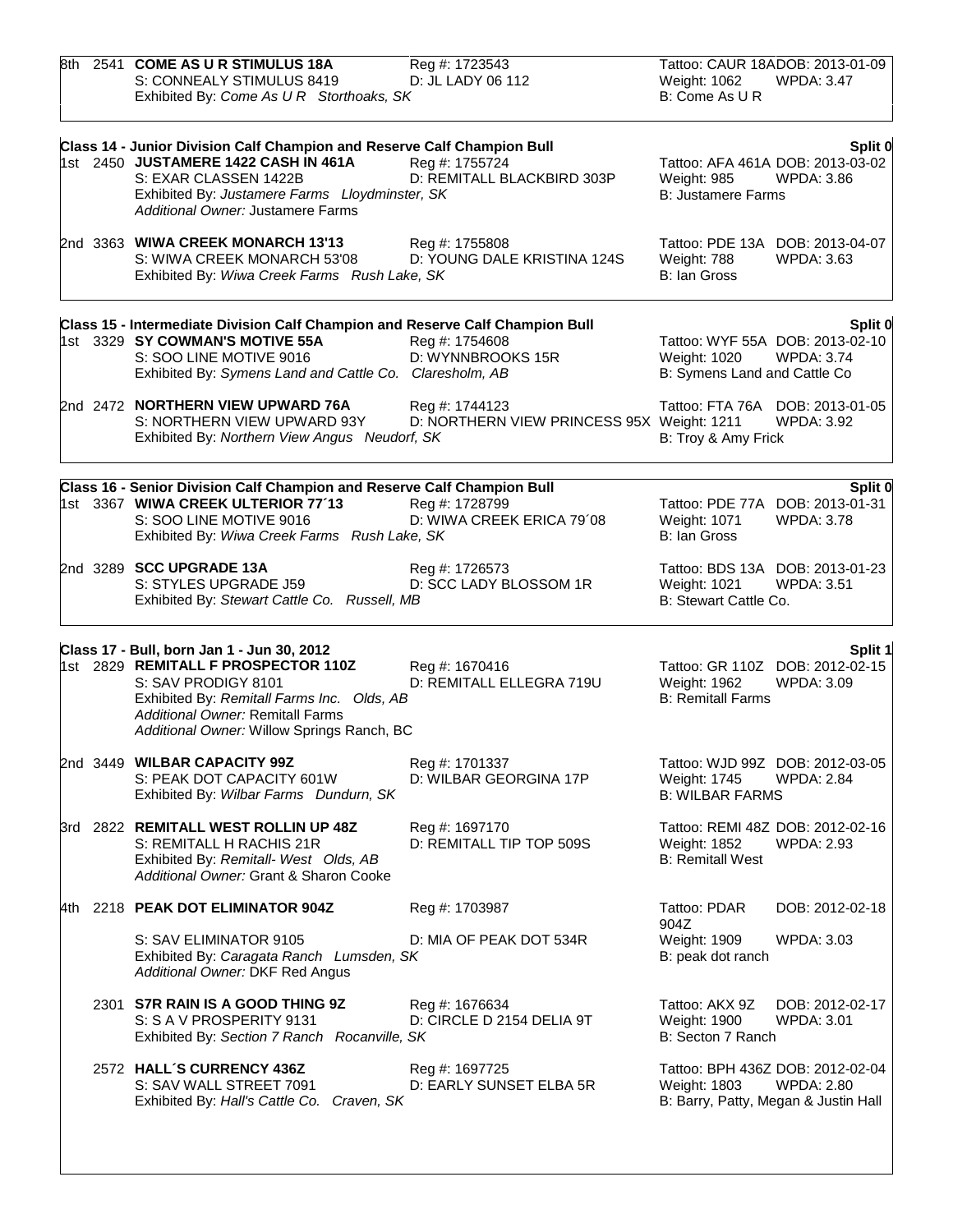|  | 2014 ANDERSON MOTIVE 1237                                                                                                                                                                         | Reg #: 1705561                                  | Tattoo: GEOF                                               | DOB: 2012-02-02                                                                             |
|--|---------------------------------------------------------------------------------------------------------------------------------------------------------------------------------------------------|-------------------------------------------------|------------------------------------------------------------|---------------------------------------------------------------------------------------------|
|  | S: SOO LINE MOTIVE 9016<br>Exhibited By: Anderson Cattle Bethune, SK                                                                                                                              | D: ANDERSON RONI 1022                           | 237Z<br>Weight: 1692<br><b>B: Anderson Cattle</b>          | <b>WPDA: 2.62</b>                                                                           |
|  | Class 17 - Bull, born Jan 1 - Jun 30, 2012                                                                                                                                                        |                                                 |                                                            | Split 2                                                                                     |
|  | 1st 2546 BROOKING PROSECUTOR 222<br>S: SOOLLINE MOTIVE 9016<br>Exhibited By: Come As U R Storthoaks, SK                                                                                           | Reg #: 1691217<br>D: SOOLLINE LASS 0400         | Weight: 2094<br>B: Sooline Cattle Company                  | Tattoo: JSTN 22Z DOB: 2012-02-01<br><b>WPDA: 3.23</b>                                       |
|  | 2nd 3407 NORTHERN VIEW SMW GUSTOV 3Z<br>S: REMITALL H RANCHIS 21R<br>Exhibited By: Wagner Angus Moose Jaw, SK<br>Additional Owner: Alvin K. Frick                                                 | Reg #: 1681901<br>D: ISLA BANK NEONIA 27S       | Tattoo: URZ 3Z<br>Weight: 2150<br>B: Alvin K. Frick        | DOB: 2012-01-21<br><b>WPDA: 3.26</b>                                                        |
|  | 3rd 2412 NRA PIONEER 34 Z<br>S: SAV PIONEER 7301<br>Exhibited By: Double F Cattle Co. Parkside, SK                                                                                                | Reg #: 1684231<br>D: LODGE LOLA 4M              | Weight: 1982<br>B: Nelson Land & Cattle Co.                | Tattoo: NRA 34Z DOB: 2012-01-26<br><b>WPDA: 3.03</b>                                        |
|  | 4th 2409 HF BINGHAMTON 36Z<br>S: CONNEALY CONSENSUS 7229<br>Exhibited By: Double F Cattle Co. Parkside, SK                                                                                        | Reg #: 1683810<br>D: HF BETTY 164W              | Weight: 1908<br><b>B: Hamilton Farms</b>                   | Tattoo: HAMI 36Z DOB: 2012-01-15<br><b>WPDA: 2.87</b>                                       |
|  | 5th 2386 C&C MCELROY 2009 EXAR<br>S: DAMERON FIRST CLASS<br>Exhibited By: Enright Farms Renfrew, ON<br>Additional Owner: EXPRESS RANCHES                                                          | Reg #: 1732262<br>D: RAC WINNIE 7456            | Weight: 2144<br><b>B: RYAN CALLAHAN</b>                    | Tattoo: IMP 2009ZDOB: 2012-01-05<br>WPDA: 3.18                                              |
|  | 3089 DFCC 176W SHUT OUT 40Z<br>S: HF HEMI 176W<br>Exhibited By: Nielson Land and Cattle Co. Ltd. Craik, SK<br>Additional Owner: Double F Cattle Co                                                | Reg #: 1662954<br>D: CFS QUENETTE 3T            | Weight: 1932                                               | Tattoo: DFCC 40ZDOB: 2012-02-01<br><b>WPDA: 2.98</b><br>B: Double F Cattle Co - Kelly Feige |
|  | 2593 WK SMOOTH 2382<br>S: SYDGEN DOC 9017<br>Exhibited By: Hamilton Farms Cochrane, AB<br>Additional Owner: Jason George<br>Additional Owner: Krebs Ranch                                         | Reg #: 1766093<br>D: THOENE IN FOCUS 763        | Weight: 1972 WPDA: 3.02<br>B: Whitestone & Krebs           | Tattoo: IMP 2382ZDOB: 2012-01-28                                                            |
|  |                                                                                                                                                                                                   |                                                 |                                                            |                                                                                             |
|  | Class 18 - Bull, born Jul 1 - Dec 31, 2012<br>1st 2586 BELVIN MORADO 167'12<br>S: BELVIN TRES MARIAS PATRON 205<br>Exhibited By: Belvin Angus Innisfail, AB                                       | Reg #: 1703456<br>D: BELVIN LADY BLOSSOM 184'10 | Weight: 1244<br>B: Mabel & Gavin Hamilton, Belvin<br>Angus | Split 1<br>Tattoo: GDH 167ZDOB: 2012-09-26<br><b>WPDA: 3.03</b>                             |
|  |                                                                                                                                                                                                   |                                                 |                                                            |                                                                                             |
|  | Class 19 - Junior Champion and Reserve Junior Champion Bull<br>1st 2546 BROOKING PROSECUTOR 222<br>S: SOOLLINE MOTIVE 9016<br>Exhibited By: Come As U R Storthoaks, SK                            | Reg #: 1691217<br>D: SOOLLINE LASS 0400         | Weight: 2094<br>B: Sooline Cattle Company                  | Split 0<br>Tattoo: JSTN 22Z DOB: 2012-02-01<br><b>WPDA: 3.23</b>                            |
|  | 2nd 2829 REMITALL F PROSPECTOR 110Z<br>S: SAV PRODIGY 8101<br>Exhibited By: Remitall Farms Inc. Olds, AB<br><b>Additional Owner: Remitall Farms</b><br>Additional Owner: Willow Springs Ranch, BC | Reg #: 1670416<br>D: REMITALL ELLEGRA 719U      | Weight: 1962<br><b>B: Remitall Farms</b>                   | Tattoo: GR 110Z DOB: 2012-02-15<br><b>WPDA: 3.09</b>                                        |
|  |                                                                                                                                                                                                   |                                                 |                                                            |                                                                                             |
|  | Class 20 - Bull born 2011<br>1st 2600 HF SMOKIN' ACES 105Y                                                                                                                                        | Reg #: 1645422                                  | Tattoo: HAMI<br>105Y                                       | Split 1<br>DOB: 2011-01-15                                                                  |
|  | S: GREENS PREMIUM 7578<br>Exhibited By: Hamilton Farms Cochrane, AB<br>Additional Owner: DAVE AND LYNN LONGSHORE                                                                                  | D: HF ERICA 26T                                 | Weight: 2368<br><b>B: Hamilton Farms</b>                   | <b>WPDA: 2.30</b>                                                                           |
|  |                                                                                                                                                                                                   |                                                 |                                                            |                                                                                             |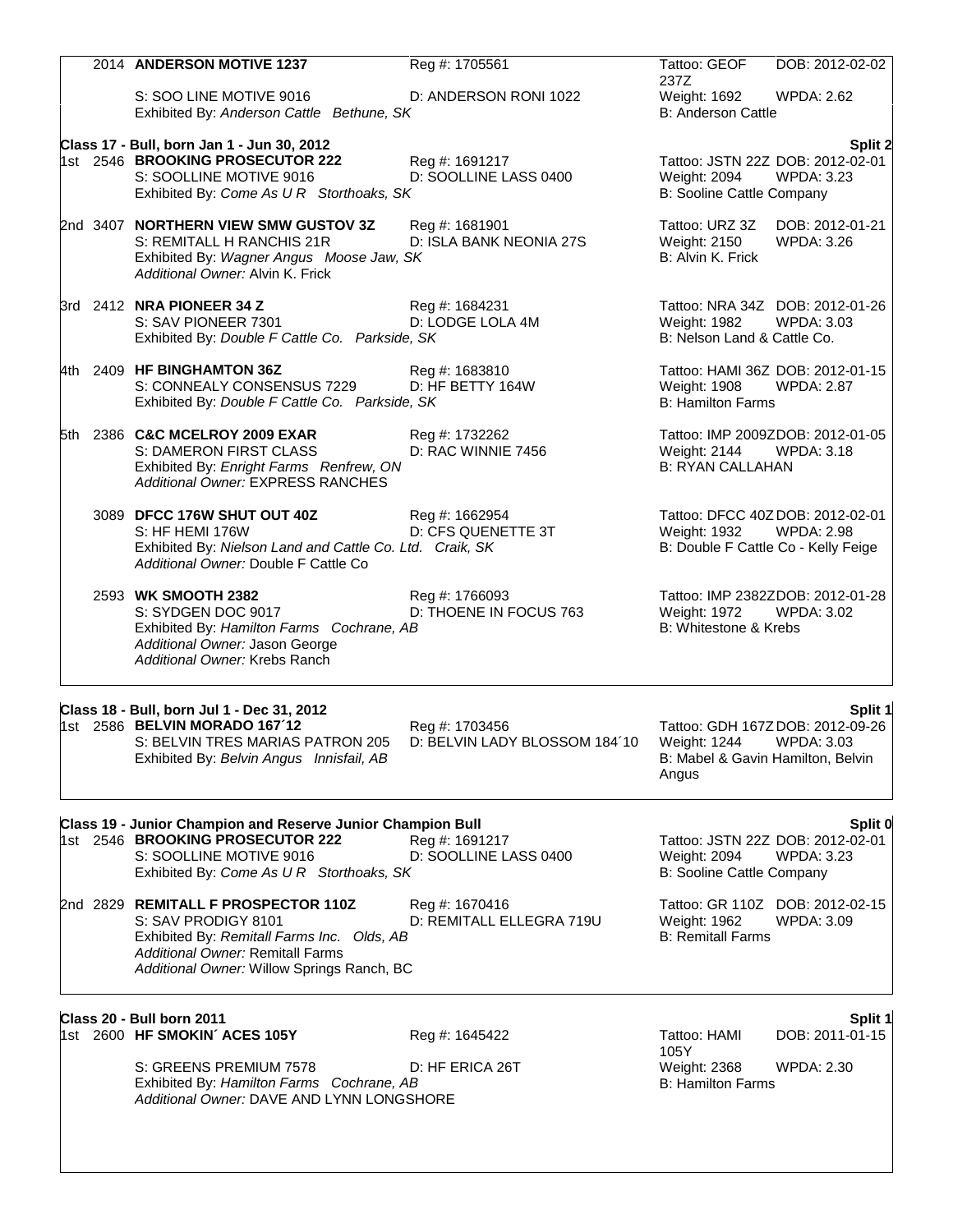|          | 2nd 2069 HF THUNDERBIRD 146Y                                                                                                                                                                                                                                                           | Reg #: 1645423                                   | Tattoo: HAMI                                            | DOB: 2011-01-20                                       |
|----------|----------------------------------------------------------------------------------------------------------------------------------------------------------------------------------------------------------------------------------------------------------------------------------------|--------------------------------------------------|---------------------------------------------------------|-------------------------------------------------------|
|          | S: HF TIGER 5T<br>Exhibited By: Poplar Meadows Angus Houston, BC<br>Additional Owner: Hamilton Farms                                                                                                                                                                                   | D: HF ECHO 187N                                  | 146Y<br>Weight: 2596<br><b>B: Hamilton Farms</b>        | <b>WPDA: 2.53</b>                                     |
|          | 3rd 2449 SANKEY'S JUSTIFIED 101<br>S: SANKEYS LAZER 609 OF 6N<br>Exhibited By: Justamere Farms Lloydminster, SK<br>Additional Owner: Justamere Farms<br>Additional Owner: Sankeys 6N Ranch<br>Additional Owner: 8C's Cattle Co                                                         | Reg #: 1762026<br>D: SANKEYS ERICA 525           | Tattoo: 101<br>Weight: 2340<br>B: Chris & Sharon Sankey | DOB: 2011-01-16<br><b>WPDA: 2.27</b>                  |
|          | 4th 3270 WILBAR TIGERSHARK 420Y<br>S: HF TIGER 5T<br>Exhibited By: Isla Bank Angus Farm Delisle, SK<br>Additional Owner: Larry Neilson, Craik Sk                                                                                                                                       | Reg #: 1630027<br>D: WILBAR GEORGINA 706M        | Weight: 2390<br><b>B: Wilbar Farms</b>                  | Tattoo: WJD 420Y DOB: 2011-02-06<br><b>WPDA: 2.37</b> |
|          | 5th 3409 CITY LIGHTS SHOWTIME 101Y                                                                                                                                                                                                                                                     | Reg #: 1604285                                   | Tattoo: CTAJ                                            | DOB: 2011-01-01                                       |
|          | S: HF TIGER 5T<br>Exhibited By: Walkerbrae Farms guelph, ON<br>Additional Owner: Walkerbrae Farms<br>Additional Owner: Harvest Angus                                                                                                                                                   | D: CITY LIGHTS QUEBEC 1T                         | 101Y<br>Weight: 2322<br>B: Deb & Scott Walker           | <b>WPDA: 2.22</b>                                     |
|          | 6th 3190 DFCC 33T BULLSEYE 74Y<br>S: SOUTHLAND OLD SKOOL 33T<br>Exhibited By: Forest Gate Ranch Christopher Lake, SK<br>Additional Owner: Forest Gate Ranch<br>Additional Owner: Double F Cattle Co<br>Additional Owner: South Park Cattle Co<br><b>Additional Owner: Albers Farms</b> | Reg #: 1612478<br>D: EGGEN BIG SKY 16K MISS 101M | Weight: 2419<br><b>B: DOUBLE F CATTLE CO</b>            | Tattoo: DFCC 74YDOB: 2011-03-09<br><b>WPDA: 2.48</b>  |
|          | 7th 2910 LLB 44U BLACKMAN 203Y<br>S: SOO LINE BLACKMAN 8044<br>Exhibited By: Lock Farms Ltd. Macklin, SK                                                                                                                                                                               | Reg #: 1625596<br>D: LLB MAIDEN LASS 530S        | Weight: 2335<br><b>B: LEE J BROWN</b>                   | Tattoo: LLB 203Y DOB: 2011-02-23<br><b>WPDA: 2.36</b> |
|          | Class 21 - Senior Champion and Reserve Senior Champion Bull                                                                                                                                                                                                                            |                                                  |                                                         | Split 0                                               |
|          | 1st 2600 HF SMOKIN' ACES 105Y                                                                                                                                                                                                                                                          | Reg #: 1645422                                   | Tattoo: HAMI<br>105Y                                    | DOB: 2011-01-15                                       |
|          | S: GREENS PREMIUM 7578<br>Exhibited By: Hamilton Farms Cochrane, AB<br><b>Additional Owner: DAVE AND LYNN LONGSHORE</b>                                                                                                                                                                | D: HF ERICA 26T                                  | Weight: 2368<br><b>B: Hamilton Farms</b>                | WPDA: 2.30                                            |
|          | 2nd 2069 HF THUNDERBIRD 146Y                                                                                                                                                                                                                                                           | Reg #: 1645423                                   | Tattoo: HAMI                                            | DOB: 2011-01-20                                       |
|          | S: HF TIGER 5T<br>Exhibited By: Poplar Meadows Angus Houston, BC<br>Additional Owner: Hamilton Farms                                                                                                                                                                                   | D: HF ECHO 187N                                  | 146Y<br>Weight: 2596<br><b>B: Hamilton Farms</b>        | <b>WPDA: 2.53</b>                                     |
|          | Class 22 - Grand Champion and Reserve Grand Champion Bull<br>1st 2600 HF SMOKIN' ACES 105Y                                                                                                                                                                                             | Reg #: 1645422                                   | Tattoo: HAMI<br>105Y                                    | Split 0<br>DOB: 2011-01-15                            |
|          | S: GREENS PREMIUM 7578<br>Exhibited By: Hamilton Farms Cochrane, AB<br>Additional Owner: DAVE AND LYNN LONGSHORE                                                                                                                                                                       | D: HF ERICA 26T                                  | Weight: 2368<br><b>B: Hamilton Farms</b>                | <b>WPDA: 2.30</b>                                     |
|          | 2nd 2546 BROOKING PROSECUTOR 222<br>S: SOOLLINE MOTIVE 9016<br>Exhibited By: Come As U R Storthoaks, SK                                                                                                                                                                                | Reg #: 1691217<br>D: SOOLLINE LASS 0400          | Weight: 2094<br>B: Sooline Cattle Company               | Tattoo: JSTN 22Z DOB: 2012-02-01<br><b>WPDA: 3.23</b> |
| 1st 2596 | Class 23 - Breeder's Herd<br><b>Breeder's Herd</b>                                                                                                                                                                                                                                     |                                                  |                                                         | Split 1                                               |

Exhibited By: *Hamilton Farms Cochrane, AB*